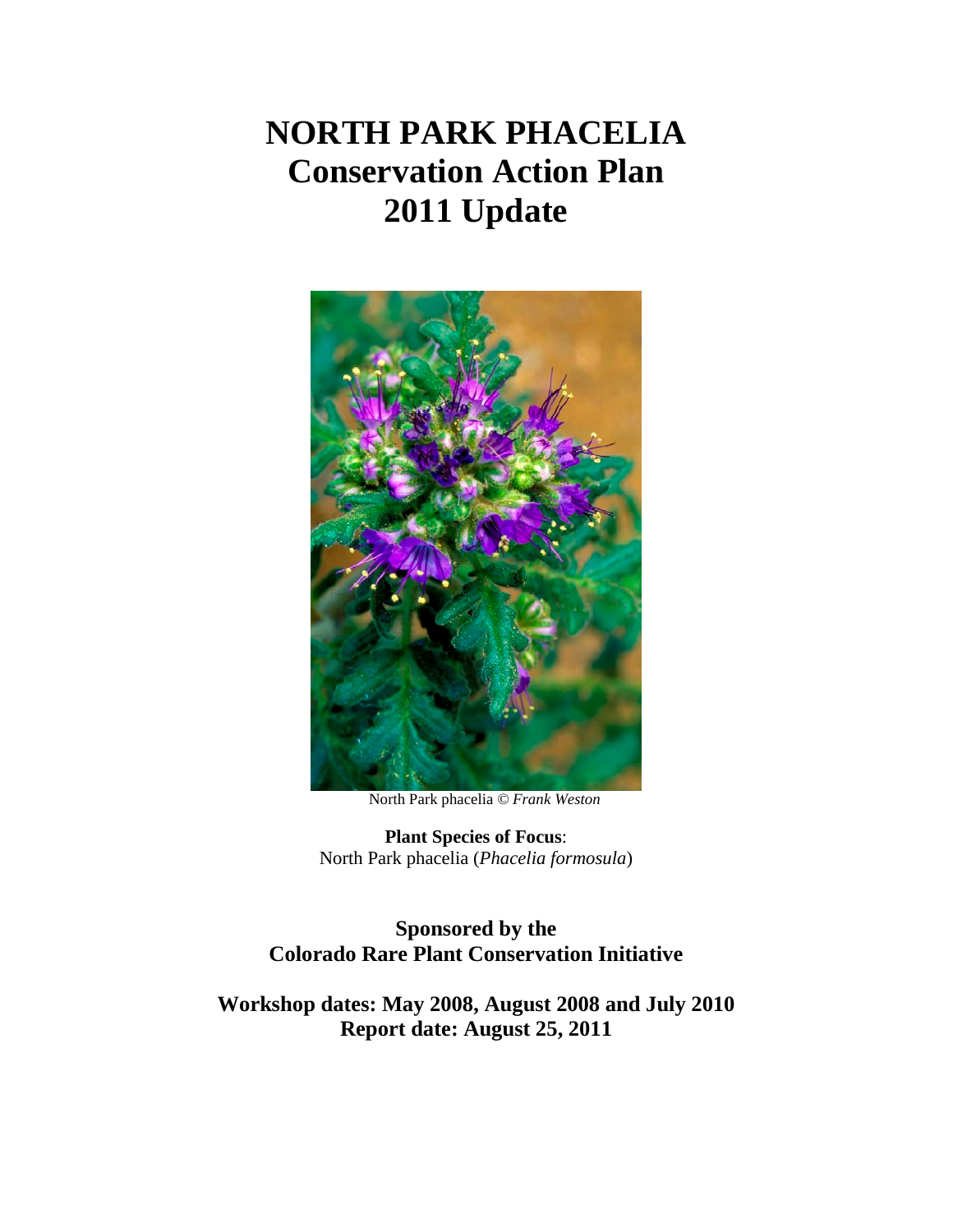# **Table of Contents**

| Attachment 1. Additional key species and plant communities in the North Park area  21 |
|---------------------------------------------------------------------------------------|

Panjabi, S. and B. Neely. 2011. North Park Phacelia Conservation Action Plan 2011 Update. Prepared by The Nature Conservancy and the Colorado Natural Heritage Program. Unpublished report prepared for the National Fish and Wildlife Foundation.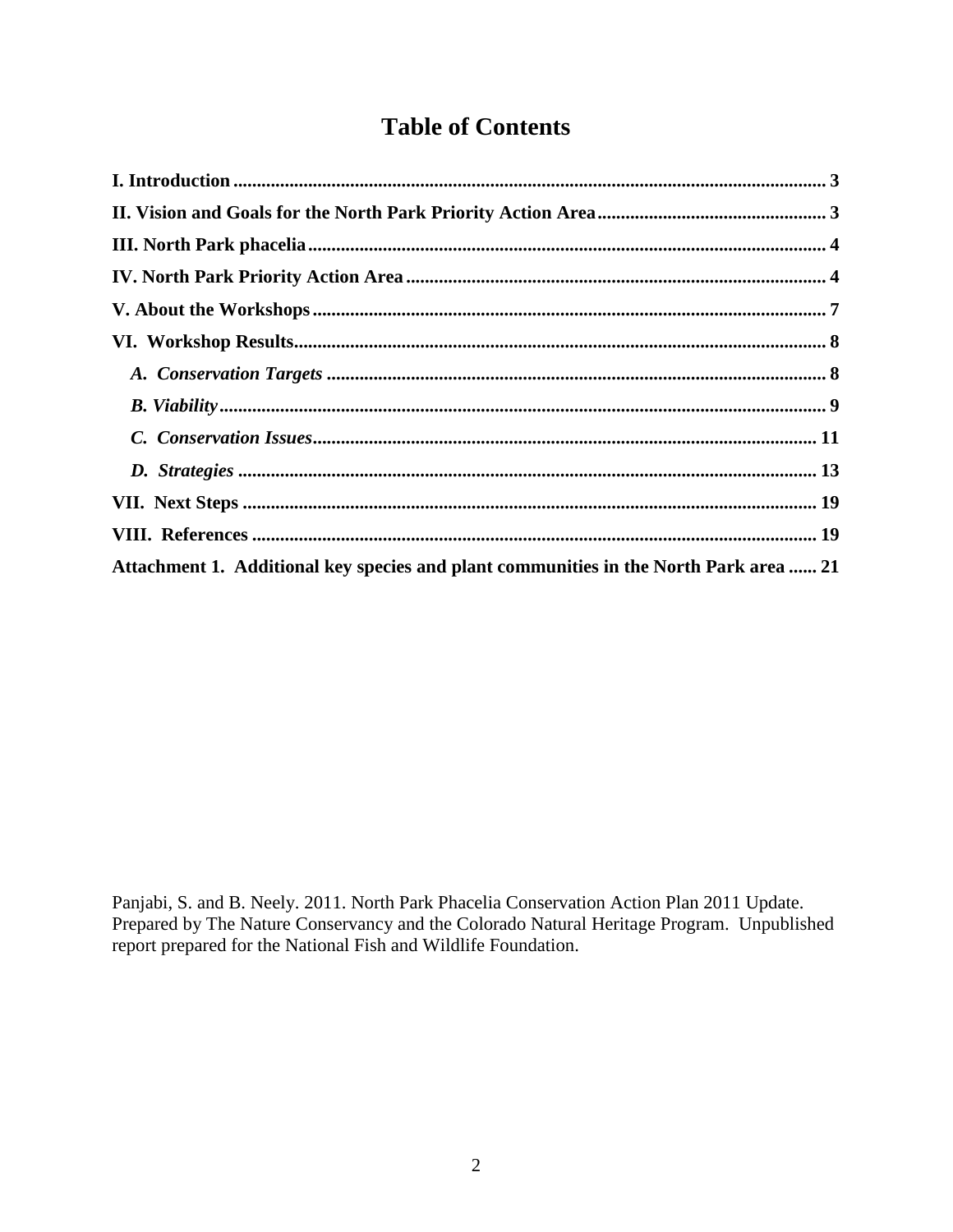### <span id="page-2-0"></span>**I. Introduction**

This document identifies conservation strategies for the North Park phacelia, based on an assessment of the plants' viability and threats by participants of three workshops held in May 2008, August 2008 and July 2010. The primary audience is intended to be the workshop participants and other stakeholders interested in helping to implement the strategies.

An initial Conservation Action Plan was developed in 2008 (Kram et al. 2008; available on-line at [http://www.cnhp.colostate.edu/teams/botany.asp#initiative\)](http://www.cnhp.colostate.edu/teams/botany.asp#initiative) following the first two workshops. This report, herein, is intended as a comprehensive follow-up to the 2008 action plan.

Located in Jackson County, Colorado, the North Park Priority Action Area contains all of the current confirmed and viable occurrences of the North Park phacelia. The North Park phacelia is considered globally imperiled (G1) by the Colorado Natural Areas Program and is listed as endangered by the U.S. Fish and Wildlife Service. There are two occurrences that fall outside of the Action Area because they are only known from imprecisely documented, historical records (H ranked minutes records). It should also be mentioned that there are an additional three occurrences of a species that closely resembles North Park phacelia that have been documented in Larimer County, Colorado. The species' identification of these records has not been confirmed; they are therefore beyond the scope of this report.

The North Park phacelia is endemic to the vicinity of the North Park Priority Action Area as identified the Colorado Rare Plant Conservation Initiative (RPCI, Neely et al. 2009). A Priority Action Area is an area needing immediate conservation action to prevent the need for listing, extinction, or further losses of imperiled plant species. Selection was based on the level of imperilment of rare plant species, quality of the occurrences, urgency of the management and protection actions, and other opportunities such as funding and land ownership patterns. These areas are based on the Potential Conservation Areas and Networks of Conservation Areas identified by the Colorado Natural Heritage Program, at Colorado State University, with input by the RPCI and the Rare Plant Technical Committee (RPTC). To date, RPCI has identified ten such areas across Colorado.

# <span id="page-2-1"></span>**II. Vision and Goals for the North Park Priority Action Area**

#### **Vision:**

- 1. Populations of the imperiled North Park phacelia thrive within a mosaic of native plant communities (e.g., including habitat for the North Park phacelia and its pollinators).
- 2. Ecological processes that support the habitat and local mosaic of native plant communities associated with North Park phacelia are functioning
- 3. A coalition of partners work together to ensure its long-term survival and stewardship.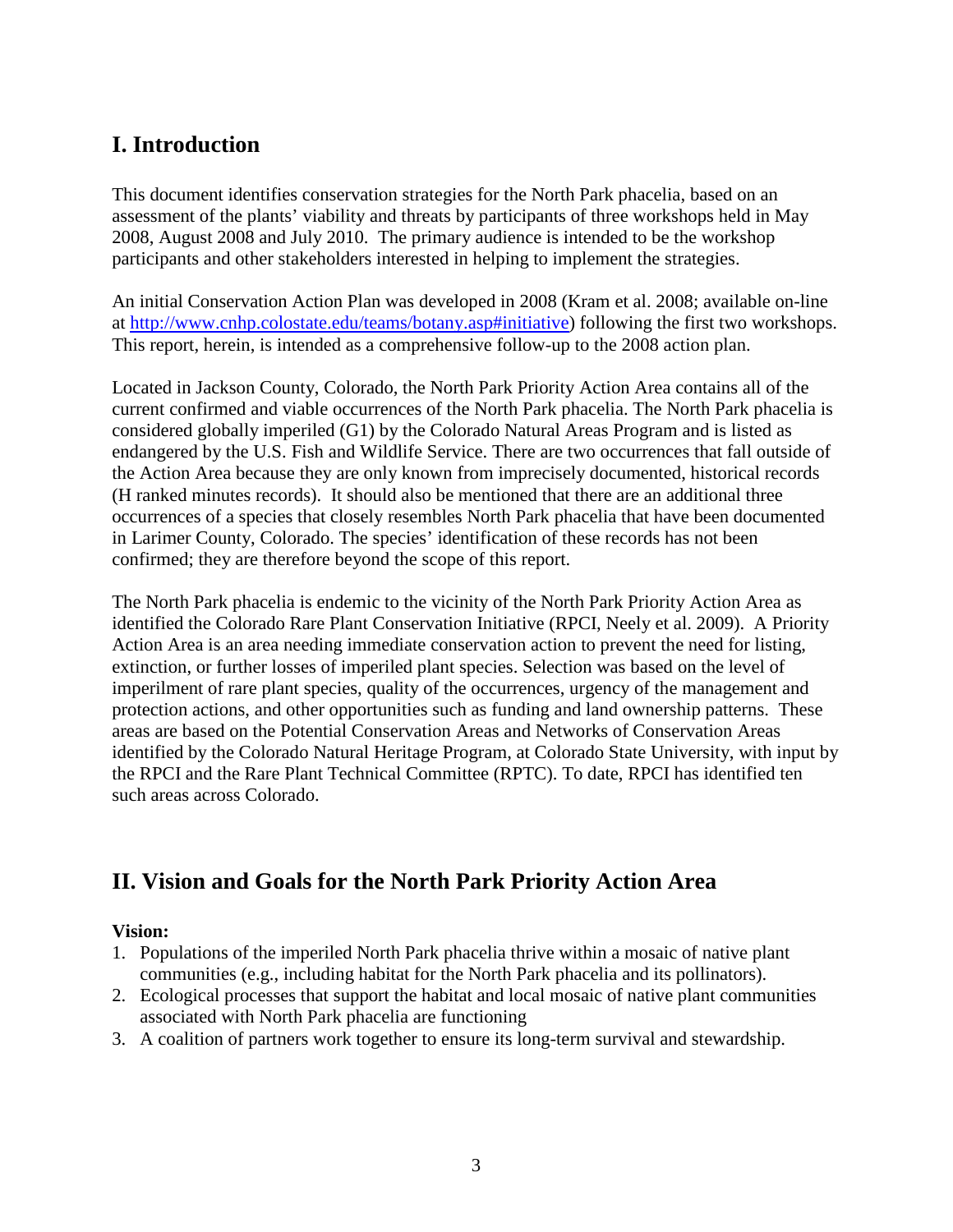#### **Ecological Goals:**

- 1. Conserve all viable and restorable occurrences of the North Park phacelia (6 occurrences known to date)
- 2. Conserve (at least 2000 acres of) habitat for the North Park phacelia
- 3. Maintain/restore a mosaic of high quality plant communities in a minimum 600 meter buffer area around all known occurrences.

# <span id="page-3-0"></span>**III. North Park phacelia**

The North Park phacelia (*Phacelia formosula*; G[1](#page-0-0)<sup>1</sup>, listed Endangered; Spackman et al. 1997) is a member of the waterleaf family (Hydrophyllaceae) with purple to lavender flowers and striking golden yellow, exserted stamens. This species is known from only six occurrences in the world, all of which lie within the Coalmont Formation in Jackson County, Colorado.

Although all of the known extant occurrences appear to be in fair to excellent condition, the habitat for North Park phacelia is threatened by motorized recreation, residential development, roads, noxious weed invasions, and potentially by future oil and gas development. Conservation issues are discussed in greater detail below.

The focus of the workshops was on this globally imperiled plant species. Attachment 1 describes other significant species and plant communities in this area. A full suite of biodiversity values should be considered during more expansive conservation planning efforts for this area.

# <span id="page-3-1"></span>**IV. North Park Priority Action Area**

This document focuses on the North Park Priority Action Area (**Figures 1 and 2**) as recognized by the Colorado Rare Plant Conservation Initiative (RPCI, Neely et al. 2009). The boundary of the North Park Priority Action Area is based on a Network of Conservation Areas developed by the Colorado Natural Heritage Program at Colorado State University (CNHP 2011).

Located in Jackson County, Colorado, the North Park Priority Action Area contains all six of the confirmed, current and viable occurrences of the globally imperiled North Park phacelia. The North Park Priority Action Area occurs within the vicinity of the Upper Colorado River Corridor Priority Landscape identified by the Colorado Conservation Partnership [\(www.keepitcolorado.org\)](http://www.keepitcolorado.org/).

<sup>&</sup>lt;sup>1</sup> The "G rank" is an abbreviation for "Global Rank" as identified by the Colorado Natural Heritage Program.  $G1 =$ critically imperiled. G2 = imperiled. For more detail on global ranks please visit the Colorado Natural Heritage Program's website at http://www.cnhp.colostate.edu/heritage.html.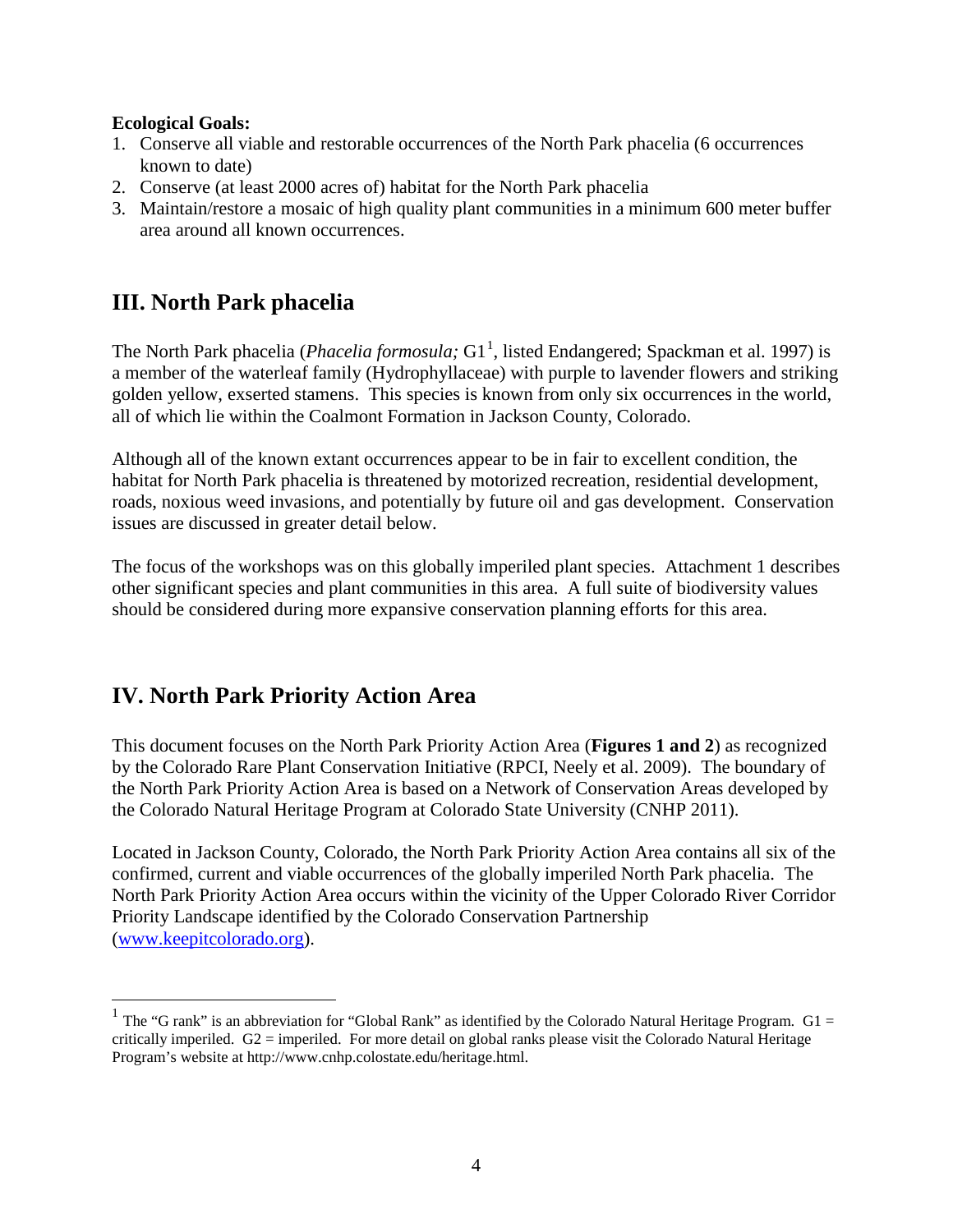

**Figure 1.** 2008 map of the North Park Priority Action Area. Boundaries were based on Potential Conservation Areas (Conservation Targets in striped purple boundaries) and Networks of Conservation Areas (North Park Priority Action Area in dotted brown outline) developed by the Colorado Natural Heritage Program (2008). The North Park Priority Action Area was recognized by the Colorado Rare Plant Conservation Initiative as an Important Plant Area and a Priority Action Area.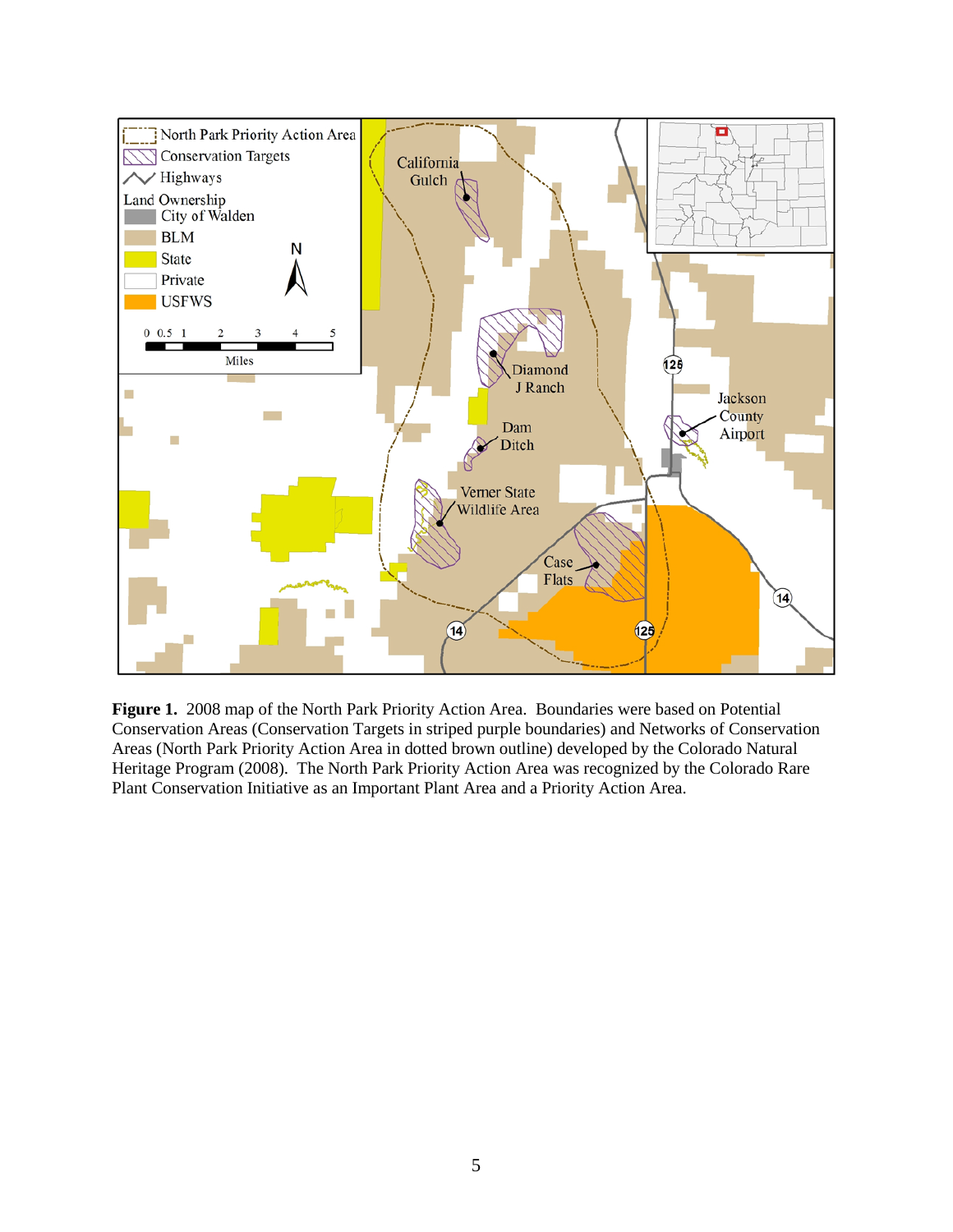

**Figure 2.** 2011 map of the North Park Priority Action Area. Boundaries are based on Potential Conservation Areas (North Park Natural Area and Case Reservoir Bluffs) and Networks of Conservation Areas (North Park Priority Action Area) developed by the Colorado Natural Heritage Program (2011) and are recognized by the Colorado Rare Plant Conservation Initiative as Important Plant Areas and a Priority Action Area (Neely et al. 2009). Boundaries were modified after the 2008 workshops to include the occurrence just north of Walden in the vicinity of the Jackson County Airport (CNHP does not recognize a Potential Conservation Area here so this area is not delineated on the map as it was in 2008).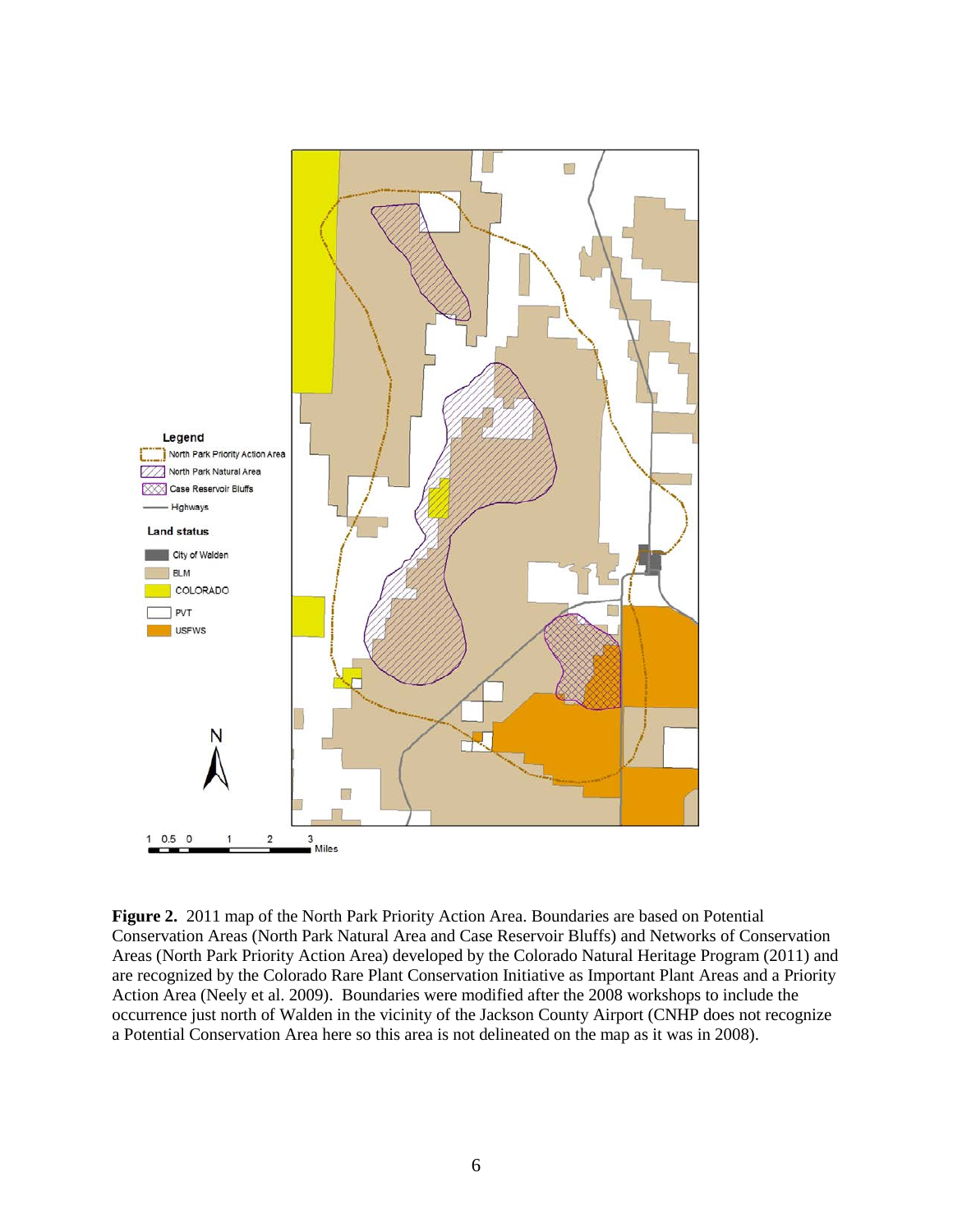### <span id="page-6-0"></span>**V. About the Workshops**

**Purpose:** To identify strategies for conserving the globally imperiled North Park phacelia based on an assessment of the viability and threats to its occurrences and habitat.

**Workshop dates:** The RPCI completed three workshops for the North Park phacelia. During the first, held in May 2008, CNHP and TNC worked together to identify the viability of and threats to the phacelia. In August 2008, CNHP and TNC facilitated a meeting at the US Forest Service in Walden with partners to identify conservation strategies and actions. In July 2010, the workshop participants met in Walden to refine the information regarding viability and conservation issues, develop a vision and goals, and updated the conservation strategies.

#### **Participants:**

| <b>Name</b>                | <b>Affiliation</b>                |
|----------------------------|-----------------------------------|
| <b>Attended</b>            |                                   |
| Susan Spackman Panjabi     | Colorado Natural Heritage Program |
| Megan Kram                 | The Nature Conservancy            |
| <b>Betsy Neely</b>         | The Nature Conservancy            |
| Terri Schulz (facilitator) | The Nature Conservancy            |
|                            |                                   |

*Workshop #1*. Viability and threats assessment in May 2008 (internal CNHP/TNC effort)

*Workshop #2.* Strategy identification in August 2008 (partner effort)

| <b>Name</b>                 | <b>Affiliation</b>                |
|-----------------------------|-----------------------------------|
| <b>Attended</b>             |                                   |
| Megan McGuire               | Bureau of Land Management         |
| Teri Parvin                 | Bureau of Land Management         |
| Susan Spackman Panjabi (co- | Colorado Natural Heritage Program |
| facilitator)                |                                   |
| Megan Kram (co-facilitator) | The Nature Conservancy            |
| <b>Betsy Neely</b>          | The Nature Conservancy            |
| Ellen Mayo                  | U.S. Fish & Wildlife Service      |
| Ann Timberman               | U.S. Fish & Wildlife Service      |
| <b>Unable to attend</b>     |                                   |
| Brian Kurzel                | Colorado Natural Areas Program    |
| <b>Other contacts</b>       |                                   |
| Nancy Wanamaker             | Owl Mountain Partnership          |
| Mike Higuera                | The Nature Conservancy            |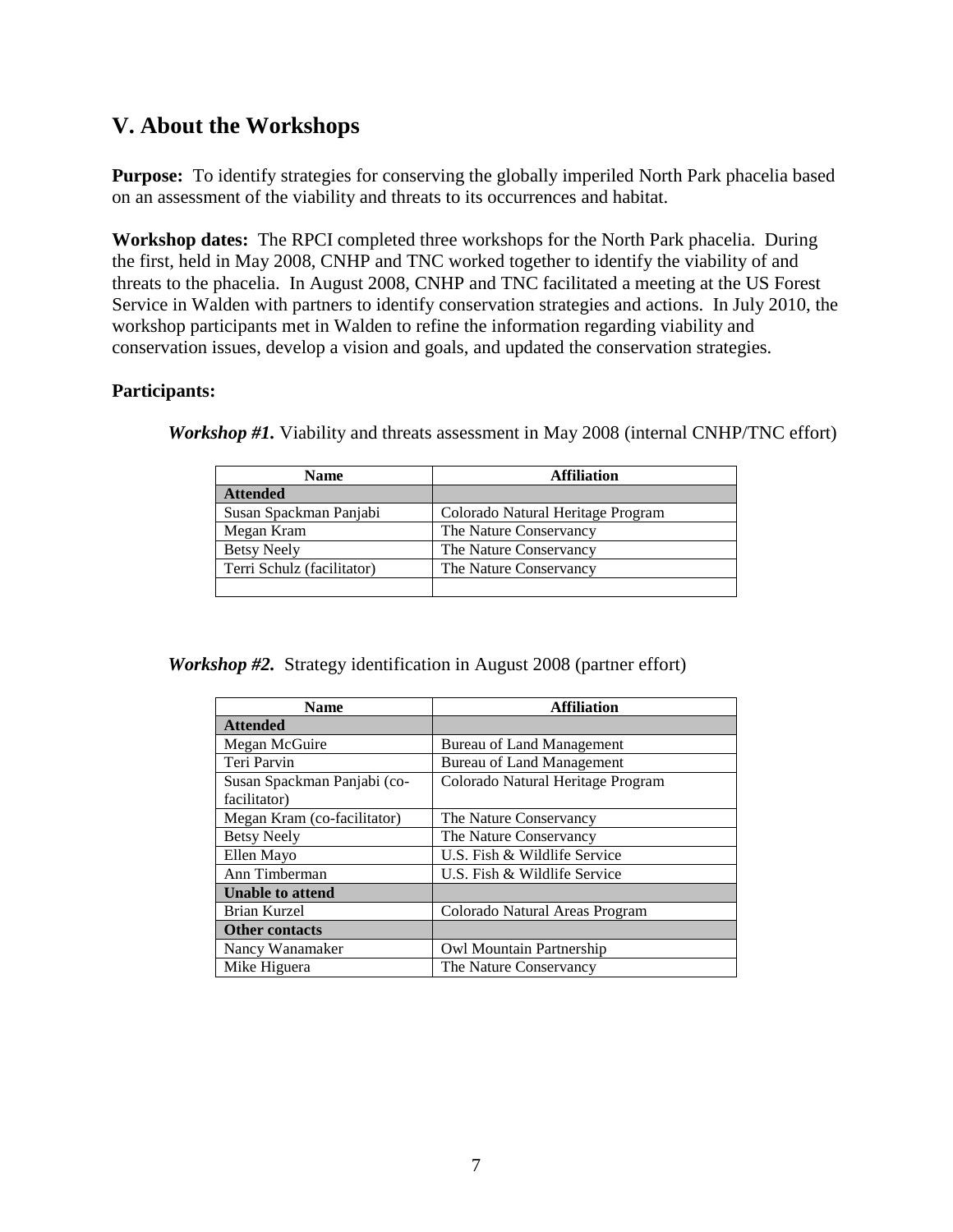| <b>Name</b>                  | <b>Affiliation</b>                            |
|------------------------------|-----------------------------------------------|
| <b>Attended</b>              |                                               |
| Megan McGuire                | <b>Bureau of Land Management</b>              |
| Susan Spackman Panjabi (co-  | Colorado Natural Heritage Program             |
| facilitator)                 |                                               |
| Lynn Rubright                | Colorado Native Plant Society                 |
| Betsy Neely (co-facilitator) | The Nature Conservancy                        |
| Gina Glenne                  | U.S. Fish & Wildlife Service                  |
| Ann Timberman                | U.S. Fish & Wildlife Service                  |
| Marti Aitken                 | U.S. Forest Service                           |
| <b>Unable to attend</b>      |                                               |
| <b>Brian Kurzel</b>          | Colorado Natural Areas Program                |
| <b>Bob Timberman</b>         |                                               |
| Barbara Vasquez              | <b>Basin Roundtable</b>                       |
| <b>Other contacts</b>        |                                               |
| Owl Mountain Partnership     | Nancy Wanamaker                               |
| Mike Higuera                 | The Nature Conservancy                        |
| Debbi Heeney                 | <b>Natural Resources Conservation Service</b> |
| Debbie Alpe                  | <b>CSU</b> Extension                          |
| Carolyn Aspelin              | <b>Colorado Coalition of Land Trusts</b>      |
| Janie Brands                 | Jackson County Weed Coordinator               |
| Jim Tolstup                  | C olorado Native Plant Society                |

*Workshop #3.* Strategy identification and implementation in July 2010 (partner effort)

### <span id="page-7-0"></span>**VI. Workshop Results**

### <span id="page-7-1"></span>*A. Conservation Targets*

Using The Nature Conservancy's (TNC) site conservation planning workshop methodology, "conservation targets" are a limited suite of species, communities, and/or ecological systems, or specific locations of these elements of biodiversity (e.g., sites, occurrences, sub-occurrences, or other areas) that are the basis for setting goals, identifying conservation strategies, and measuring conservation effectiveness. At the North Park Priority Action Area our targets are based on specific areas that support the North Park phacelia and associated land ownerships.

We identified six conservation targets, as shown in **Table 1**, based on landownership and presence of North Park phacelia.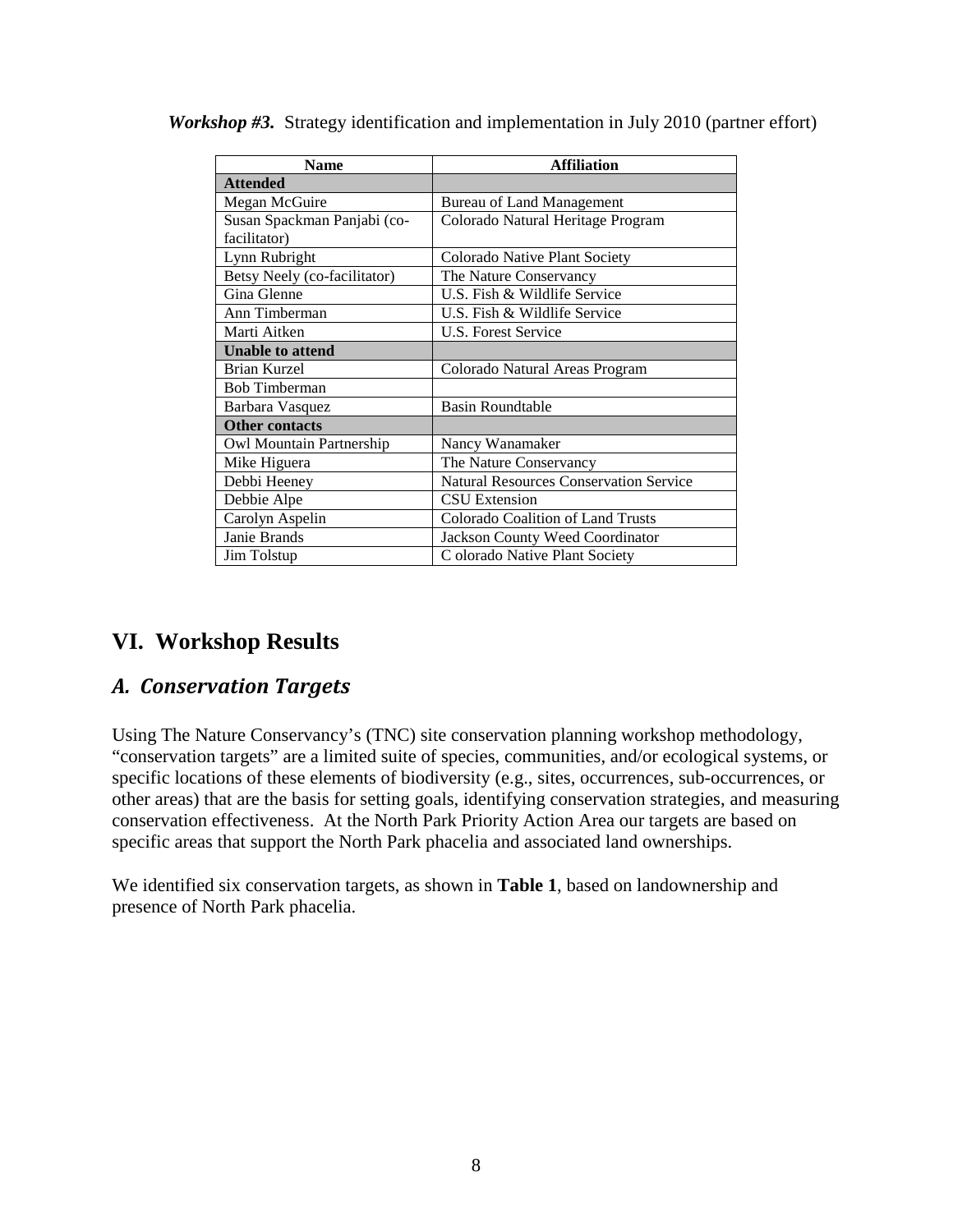**Table 1.** Total of six targets based on landownership and presence of North Park phacelia. For example, there are three targets identified at the North Park Natural Area – BLM, Private, and State lands.

| <b>Targets (based on CNHP Potential Conservation Areas)</b>                 | <b>Associated land ownership</b>                      |
|-----------------------------------------------------------------------------|-------------------------------------------------------|
| Jackson County Airport (includes CNHP Element Occurrence)<br>or EO $#1^*$ ) | County and/or Private (needs<br>٠<br>to be confirmed) |
| North Park Natural Area (includes EO #4, 6, 7, and 9)                       | <b>BLM</b><br>■<br>Private<br>State<br>ш              |
| Case Reservoir Bluffs (EO #14)                                              | <b>BLM</b><br>п<br>FWS                                |

\* EO = Element Occurrence defined by CNHP.

CNHP assigns each occurrence a unique element occurrence number. These numbers are not necessarily in consecutive order because as new locations of plants are found, some occurrences are lumped together, and locations previously documented as two or more occurrences may become one (e.g., if plants are found between two occurrences, they may all together be considered one occurrence because of the proximity and connectedness of the individual plants).

### <span id="page-8-0"></span>*B. Viability*

"Viability" per TNC terminology is the "health" or "functionality" of the conservation targets. During the Workshop we attempted to answer two key questions through the viability assessment: *How do we define 'health' (viability) for each of our targets?* and *What is the current status of each of our targets?* **Table 2** shows the viability for each occurrence as identified during Workshop #1 and confirmed during Workshops # 2 and 3.

**Table 2.** Viability for six known occurrences of North Park phacelia. Overall viability is based on an assessment landscape context (i.e., setting), condition, and size. In the conservation target column, the name of the Potential Conservation Area is listed first, followed by the EO name (if assigned) and the EO number (an ID number for CNHP). The Jackson County Airport target is not included in a separate Potential Conservation Area, but it is included within the Priority Action Area (recognized by RPCI) which is based on the North Park Network of Conservation Areas defined by CNHP.

| North Park phacelia occurrences*                                 | Landscape<br><b>Context</b> | <b>Condition</b> | <b>Size</b>  | <b>Overall</b>      |
|------------------------------------------------------------------|-----------------------------|------------------|--------------|---------------------|
| Jackson County Airport (EO #1) **                                | Fair                        | Fair             | Fair         | Fair                |
| North Park Natural Area at Verner<br>State Wildlife Area (EO #4) | Good                        | Fair             | <b>Good</b>  | Good                |
| North Park Natural Area at Dam Ditch<br>$(EO \#6)$               | Good                        | Good             | Good         | Good                |
| North Park Natural Area at Diamond J<br>Ranch $(EO #7)$          | Good                        | Good             | Very<br>Good | <b>Very</b><br>Good |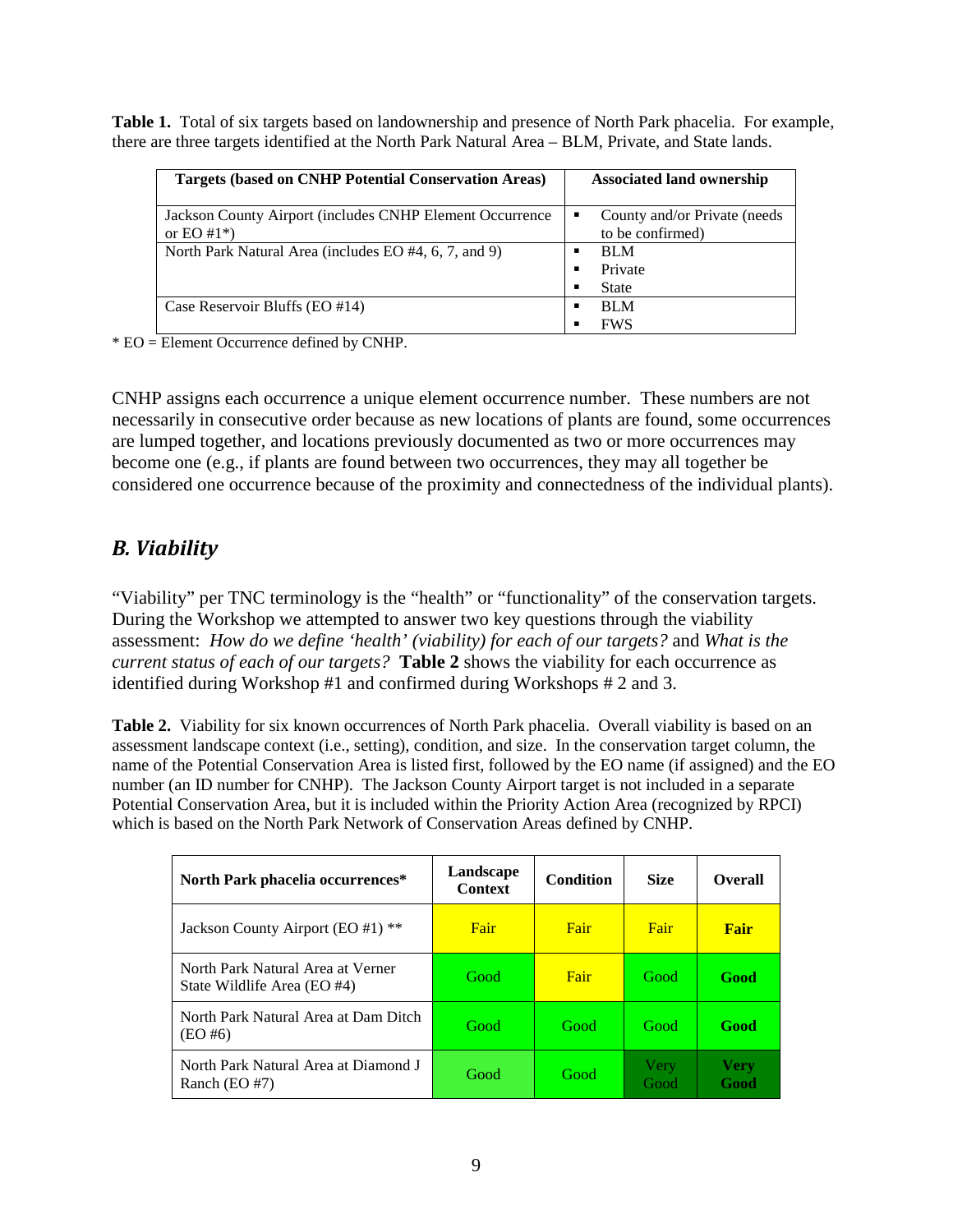| North Park phacelia occurrences*                          | Landscape<br><b>Context</b> | <b>Condition</b> | <b>Size</b> | <b>Overall</b> |
|-----------------------------------------------------------|-----------------------------|------------------|-------------|----------------|
| North Park Natural Area at California<br>Gulch $(EO \#9)$ | Good                        | <b>Very Good</b> | Good        | Good           |
| Case Reservoir Bluffs (EO #14)                            | Good                        | Good             | Fair        | Good           |

\*The Larimer County Element Occurrences are not included as a target in this table because there are taxonomic questions that are being addressed.

\*\*The workshop group visited this site after the 2010 workshop and observed numerous plants in a small area of potential habitat. Betsy and Susan visited this site after the August 2008 workshop and observed 3 plants. CNHP records indicate that, prior to 2008, this occurrence had not been observed since 1981.

The overall viability rankings of very good, good, and fair for each occurrence were based on a systematic assessment of the components of viability, or indicators and associated indicator ratings as shown in the table below. These components of viability are "rolled up" into the overall viability rank (**Table 3**).

| Table 3. Basis for viability ratings for North Park phacelia. |  |  |  |  |  |  |  |  |
|---------------------------------------------------------------|--|--|--|--|--|--|--|--|
|---------------------------------------------------------------|--|--|--|--|--|--|--|--|

|                                                     |                                                | Indicator rating criteria                                                                                         |                                                                                                                               |                                                                                                                         |                                                                                                               |  |  |
|-----------------------------------------------------|------------------------------------------------|-------------------------------------------------------------------------------------------------------------------|-------------------------------------------------------------------------------------------------------------------------------|-------------------------------------------------------------------------------------------------------------------------|---------------------------------------------------------------------------------------------------------------|--|--|
| Key Attribute                                       | Indicator                                      | $\mathbf{D}$ - Poor                                                                                               | $C$ - Fair                                                                                                                    | $\mathbf{B}$ - Good                                                                                                     | $A - Very$<br>Good                                                                                            |  |  |
| Intactness of<br>occurrence and<br>surrounding area | Percent<br>fragmentation                       | Highly<br>fragmented                                                                                              | Moderately<br>fragmented                                                                                                      | Limited<br>fragmentation                                                                                                | Unfragmented                                                                                                  |  |  |
| Population<br>structure $\&$<br>recruitment         | Evidence of<br>reproduction                    | Little or no<br>evidence of<br>successful<br>repro. (few<br>seedlings<br>and/or $no$<br>flowering or<br>fruiting) | Less<br>productive,<br>but still<br>viable with<br>evidence of<br>flowering<br>and/or<br>fruiting and<br>mixed age<br>classes | Good likelihood<br>of long-term<br>viability as<br>evidenced by<br>flowering,<br>fruiting, and<br>mixed age<br>classes. | Excellent<br>viability as<br>evidenced by<br>high %<br>flowering and<br>fruiting, and<br>mixed age<br>classes |  |  |
| Species<br>composition /<br>dominance               | Percent ground<br>cover of invasive<br>species | $>50\%$ cover                                                                                                     | 11-50%<br>cover                                                                                                               | $1-10\%$ cover                                                                                                          | $<1\%$ cover                                                                                                  |  |  |
| Population size<br>& dynamics                       | Number of<br>individuals                       | less than $50$                                                                                                    | 50-199                                                                                                                        | $200 - 1000$                                                                                                            | more than 1000                                                                                                |  |  |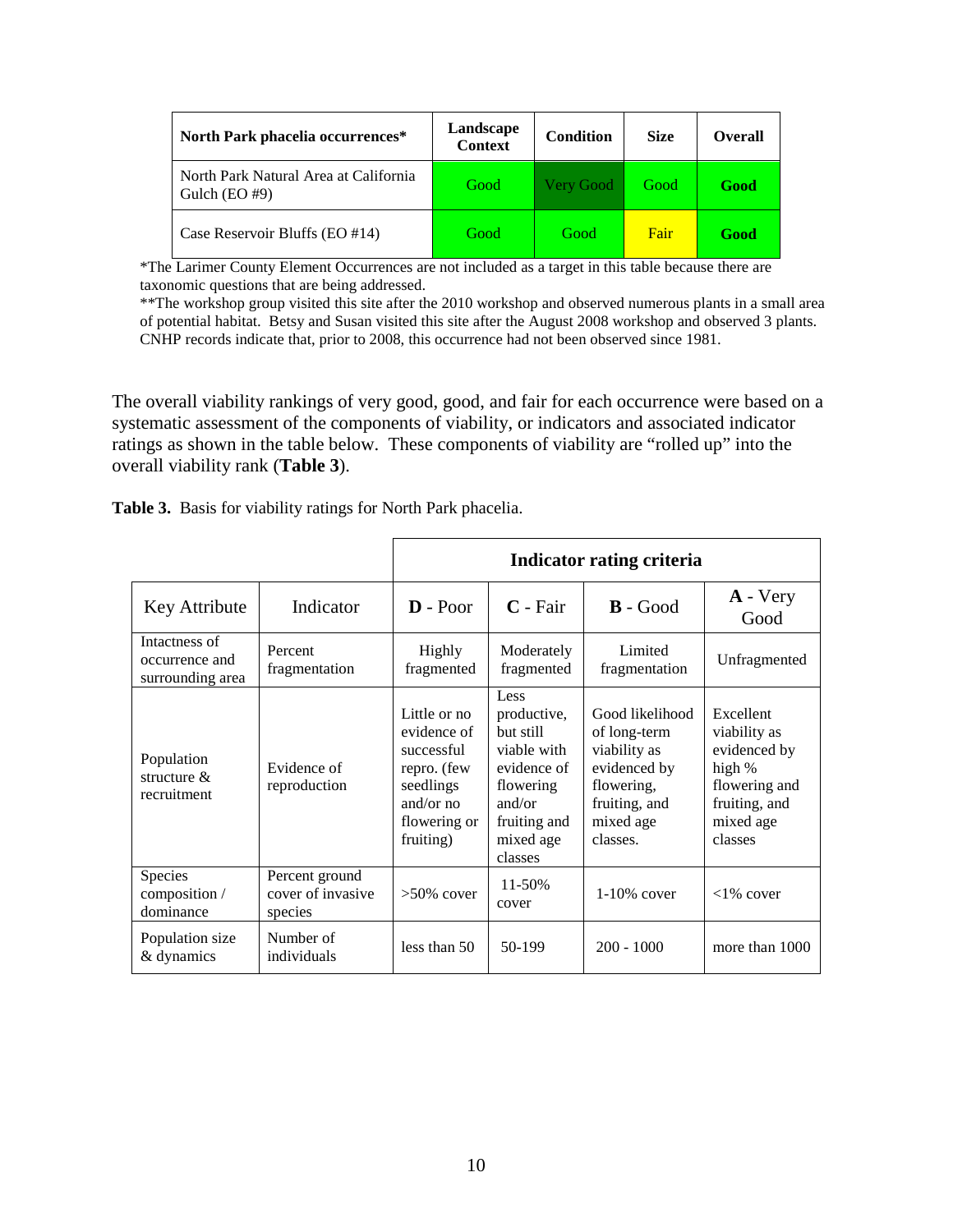### <span id="page-10-0"></span>*C. Conservation Issues*

With the viability analysis complete, participants then identified the primary conservation issues (threats, stresses, sources of stress) at each site. Conservation issues include the stresses that impair, degrade or destroy the viability of the targets (e.g., trampling) as well as the stressors, the causes or sources of the stress (e.g., cattle grazing, OHV traffic). The participants identified and ranked the issues based on their expertise, local knowledge, and sense of the key issues facing each target (**Table 4**).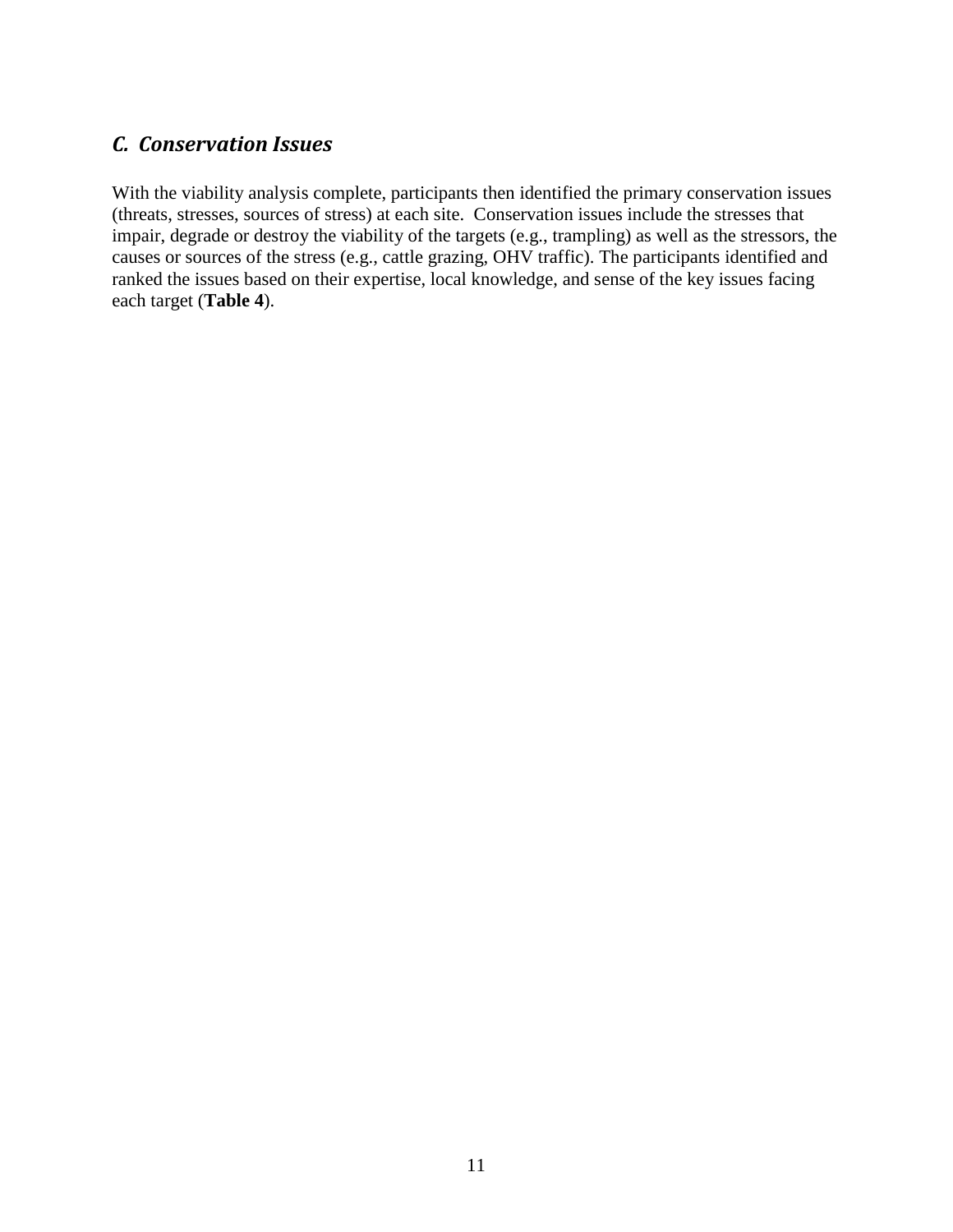| Table 4. Conservation issues for North Park phacelia at specific conservation target areas. |  |  |  |  |
|---------------------------------------------------------------------------------------------|--|--|--|--|
|                                                                                             |  |  |  |  |

|                                                                              | <b>Conservation Targets</b>                                                          |                                                                 |                                                             |                                                           |                                           |                                                        |                                                                                 |  |  |  |
|------------------------------------------------------------------------------|--------------------------------------------------------------------------------------|-----------------------------------------------------------------|-------------------------------------------------------------|-----------------------------------------------------------|-------------------------------------------|--------------------------------------------------------|---------------------------------------------------------------------------------|--|--|--|
| <b>Conservation Issue</b>                                                    | Jackson County<br>Airport (EO #1,<br>County and<br>private? Comap-<br>shows private) | North Park Natural<br>Area-- <b>BLM</b><br>$(EO \# 4, 6, 7, 9)$ | North Park Natural<br>Area--Private<br>$(EO \# 4, 6, 7, 9)$ | North Park Natural<br>Area--State<br>$(EO \# 4, 6, 7, 9)$ | Case Reservoir<br>Bluffs--BLM<br>(EO# 14) | Case Reservoir<br>Bluffs--<br><b>USFWS</b><br>(EO# 14) | <b>Overall Threat</b><br><b>Rank for</b><br><b>Conservation</b><br><b>Issue</b> |  |  |  |
| OHV use                                                                      | High                                                                                 | Low                                                             | Medium?                                                     | Low                                                       | Low                                       | na                                                     | Medium                                                                          |  |  |  |
| Non-motorized<br>recreation: fishing,<br>birding, etc.                       | na                                                                                   | Low                                                             | Low                                                         | Medium                                                    | na                                        | na                                                     | Low                                                                             |  |  |  |
| Road maintenance                                                             | Low                                                                                  | Low                                                             | Low                                                         | na                                                        | na                                        | na                                                     | Low                                                                             |  |  |  |
| Industrial development -<br>airport expansion                                | High                                                                                 | na                                                              | Low                                                         | na                                                        | na                                        | na                                                     | Low                                                                             |  |  |  |
| Powerlines                                                                   | Low                                                                                  | Low                                                             | Low                                                         | na                                                        | Low                                       | na                                                     | Low                                                                             |  |  |  |
| Incompatible livestock<br>grazing                                            | na                                                                                   | Low                                                             | Low                                                         | Low                                                       | Low                                       | na                                                     | Low                                                                             |  |  |  |
| Oil and gas development<br>and associated<br>infrastructure                  | Medium                                                                               | Medium                                                          | Medium                                                      | Low                                                       | Medium                                    | na                                                     | Medium                                                                          |  |  |  |
| Residential development<br>and associated<br>infrastructure                  | Medium                                                                               | na                                                              | High                                                        | Low                                                       | na                                        | na                                                     | Medium                                                                          |  |  |  |
| Non native invasive<br>plants                                                | Medium                                                                               | Low                                                             | Low                                                         | Low                                                       | Low                                       | Low                                                    | Low                                                                             |  |  |  |
| Ponds and current water<br>management and<br>infrastructure                  | na                                                                                   | na                                                              | na                                                          | na                                                        | na                                        | Low-needs<br>evaluation                                | Low                                                                             |  |  |  |
| Road construction                                                            | Low                                                                                  | Low                                                             | Low                                                         | Low                                                       | Low                                       | na                                                     | Low                                                                             |  |  |  |
| Climate change                                                               | Medium?                                                                              | Medium?                                                         | Medium?                                                     | Medium?                                                   | Medium?                                   | Medium?                                                | Medium?                                                                         |  |  |  |
| <b>Overall Conservation</b><br><b>Issue/Threat Rank for</b><br><b>Target</b> | Medium                                                                               | Low                                                             | Low                                                         | Low                                                       | Low                                       | Low                                                    | Medium                                                                          |  |  |  |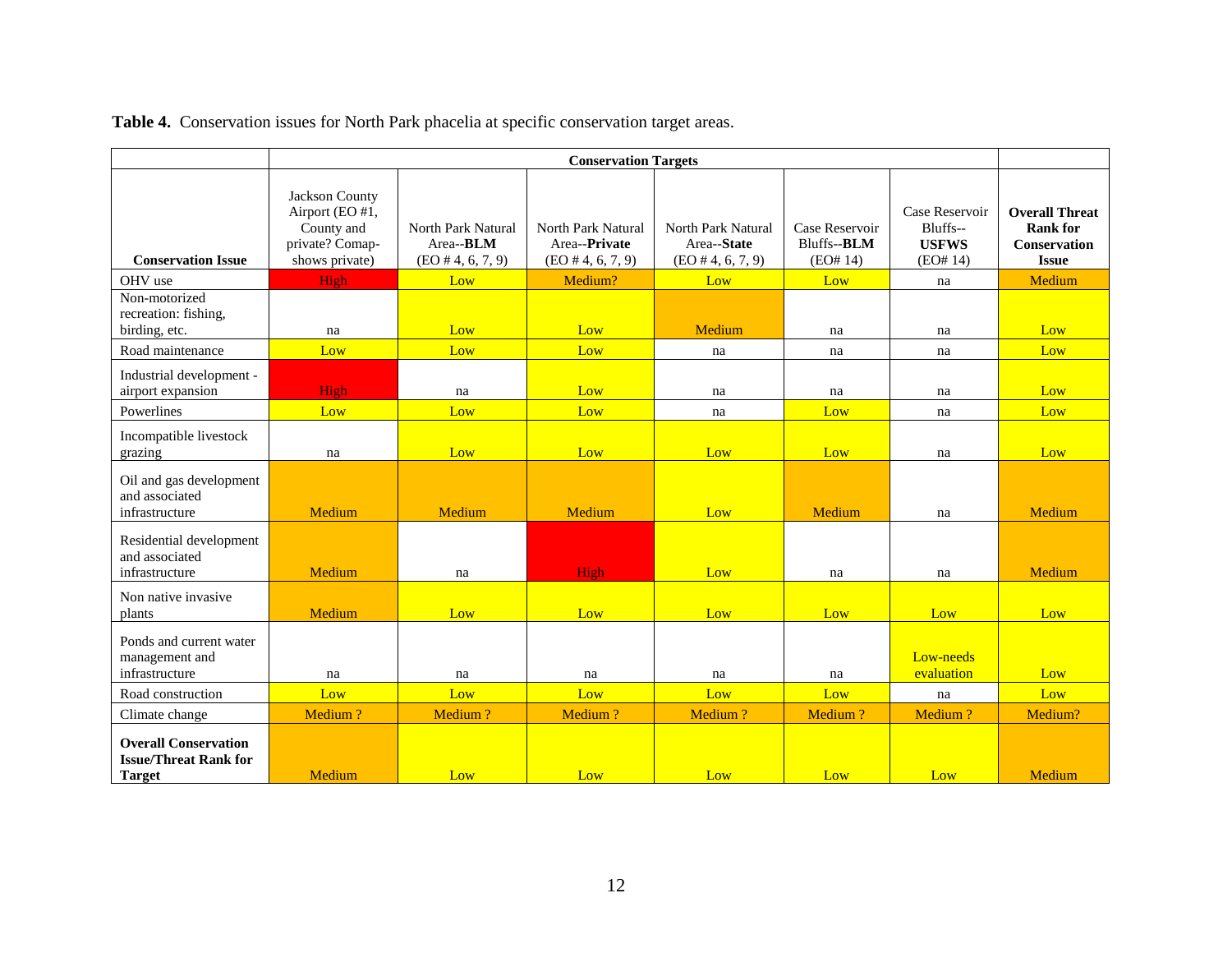### <span id="page-12-0"></span>*D. Strategies*

Based on an understanding of viability and threats, participants identified strategies (a) across all targets for North Park phacelia and (b) for specific targets. Regarding the latter, participants identified at least one strategy for all occurrences and generally focused on strategies needed to mitigate key threats. After brainstorming strategies, participants prioritized them as high, medium, or low based on their anticipated effectiveness. Specific to private land protection efforts, the RPCI is also evaluating opportunities to work with willing private landowners and local land trusts to conserve these species and their habitats using voluntary tools such as conservation easements.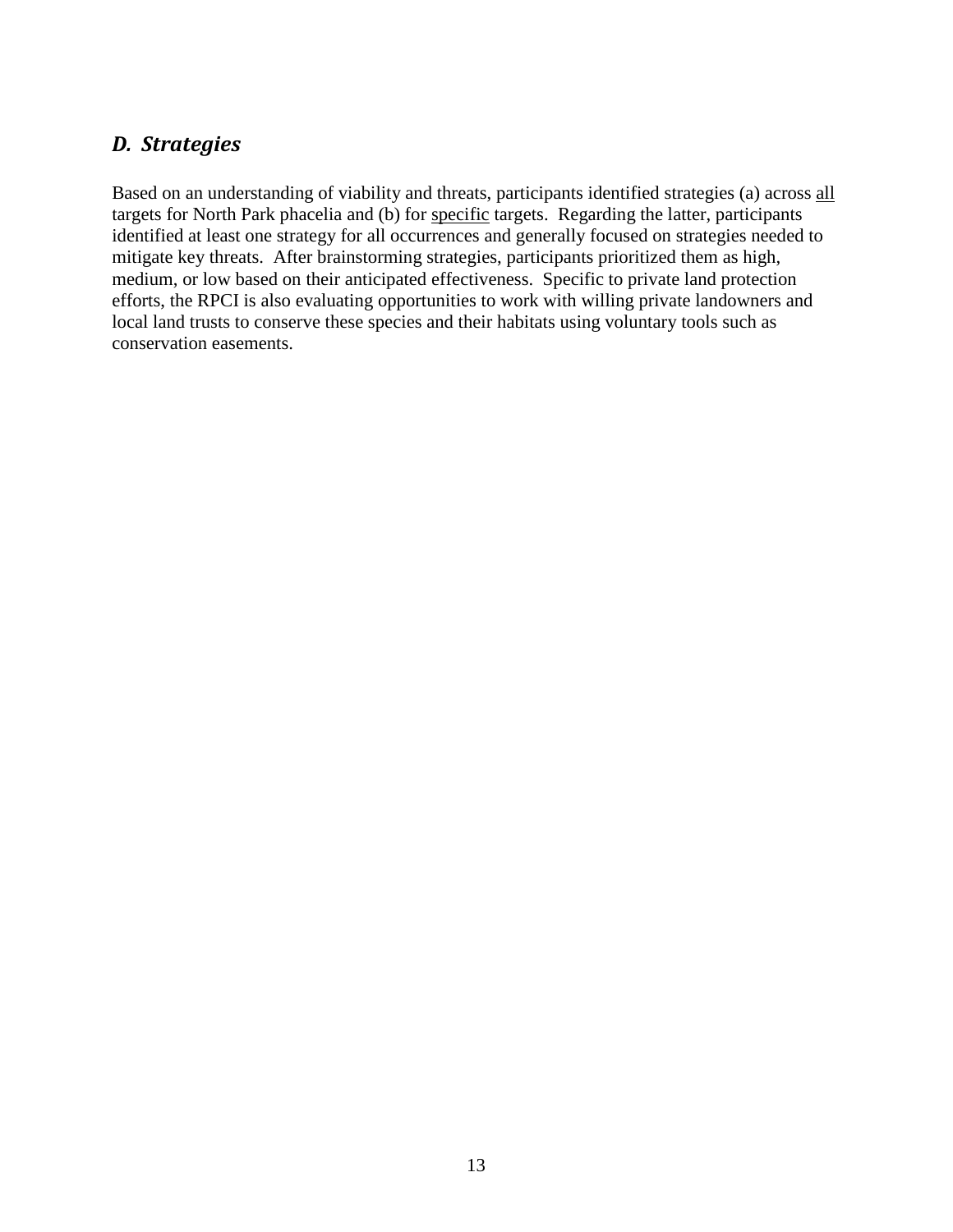| Table 5. Strategies for the conservation of North Park phacelia as identified at the 2008 and 2010 workshops. In 2010, the workshop group felt that all of the |  |
|----------------------------------------------------------------------------------------------------------------------------------------------------------------|--|
| strategies were high priority. In 2008, the group did not identify strategies based on specific conservation issues.                                           |  |

| <b>Conservation</b><br><b>Issue</b> | <b>Conservation</b><br><b>Target</b> | Owner/<br>manager  | <b>Strategy</b>                                                                                                                                    | Year<br>strategy<br>was<br>develop-<br>ed | <b>Priority</b> | Lead                                         | <b>Notes</b>                                                                                                                                                                     |
|-------------------------------------|--------------------------------------|--------------------|----------------------------------------------------------------------------------------------------------------------------------------------------|-------------------------------------------|-----------------|----------------------------------------------|----------------------------------------------------------------------------------------------------------------------------------------------------------------------------------|
|                                     |                                      |                    |                                                                                                                                                    |                                           |                 |                                              |                                                                                                                                                                                  |
| ORV use                             | Jackson<br>County<br>Airport         | Private/<br>County | Verify land ownership, consider fencing<br>and or rocks                                                                                            | 2010                                      | High            |                                              |                                                                                                                                                                                  |
| ORV use                             | Jackson<br>County<br>Airport         | Private/<br>County | Survey areas to thoroughly document plants                                                                                                         | 2010                                      | High            |                                              |                                                                                                                                                                                  |
| ORV use                             | Jackson<br>County<br>Airport         | Private/<br>County | Conduct outreach and education, consider<br>placing a kiosk                                                                                        | 2010                                      | High            | Anne<br>will talk<br>with<br>troop<br>leader | Work with boy scouts,<br>school groups, okay to<br>point out plants at this<br>location; on private lands<br>plants are only protected<br>by private landowner, if<br>interested |
| ORV use                             | All                                  | Public             | Conduct rare plant tours of the area and<br>bring \$ to community, guest speakers, tie to<br>Walden economy                                        | 2010                                      | High            |                                              | Promotion ideas: life<br>checklist, RPCI tours, stay<br>in nice places, education<br>benefits other sites too                                                                    |
| ORV use                             | North Park<br>Natural Area           | <b>BLM</b>         | Develop and erect signs--North Park<br>phacelia lives here and only place in world<br>that it lives-do not include picture to<br>prevent vandalism | 2010                                      | Medium          |                                              | This strategy is specific to<br><b>BLM ACEC</b>                                                                                                                                  |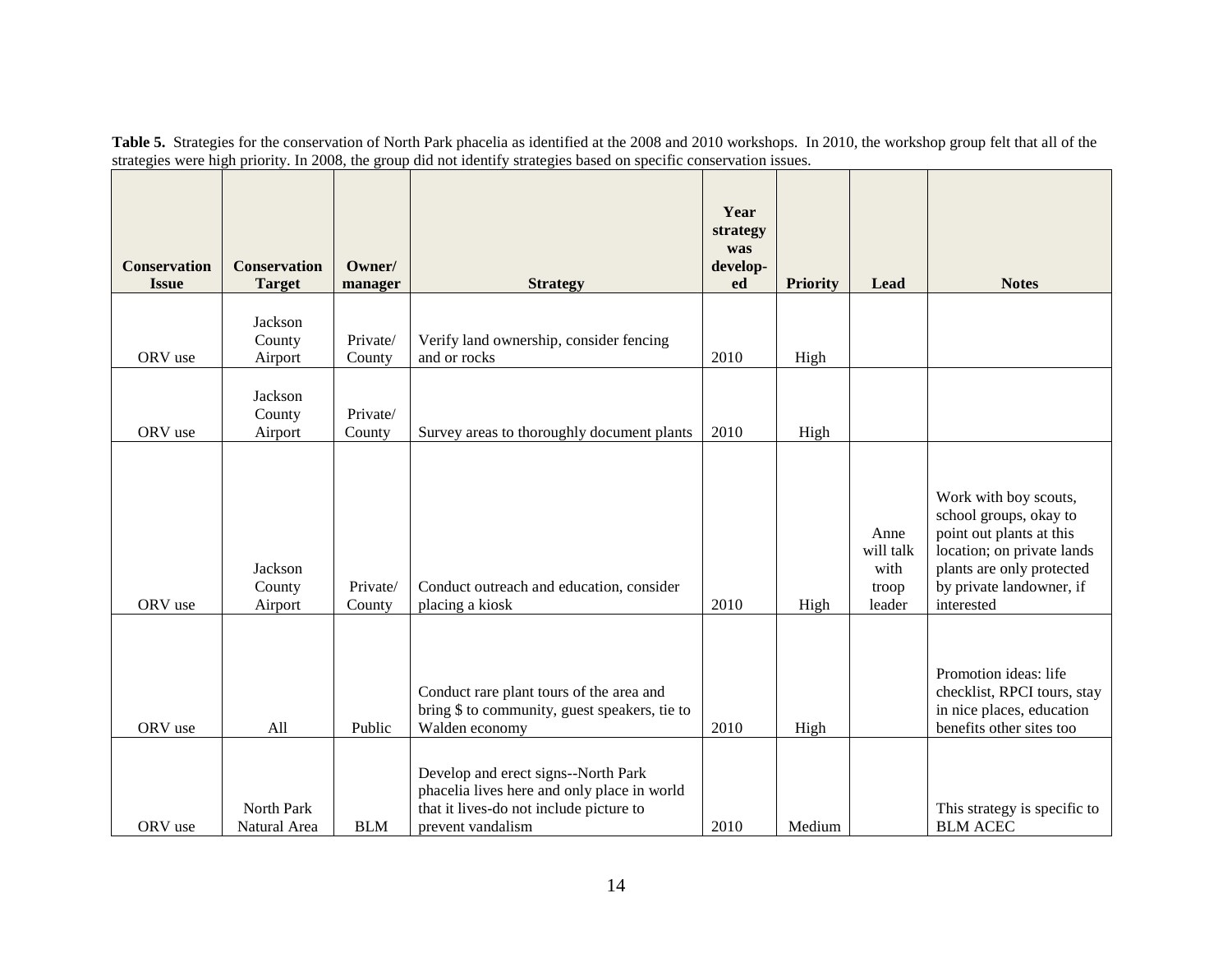| <b>Conservation</b><br><b>Issue</b>   | <b>Conservation</b><br><b>Target</b> | Owner/<br>manager | <b>Strategy</b>                                                                                                                                   | Year<br>strategy<br>was<br>develop-<br>ed | <b>Priority</b> | Lead | <b>Notes</b>                                                                                                         |
|---------------------------------------|--------------------------------------|-------------------|---------------------------------------------------------------------------------------------------------------------------------------------------|-------------------------------------------|-----------------|------|----------------------------------------------------------------------------------------------------------------------|
| ORV use                               |                                      | <b>BLM</b>        | Team with stay the trail group/message                                                                                                            | 2010                                      | Medium          |      | See brochures and signs at<br><b>Great Sand Dunes</b><br>National Park--"don't<br>tread on me" poster or<br>brochure |
| ORV and<br>residential<br>development | All                                  | Private           | Conduct private land outreach-conservation<br>easements, tax incentives, posters, etc.                                                            | 2010                                      | Medium          |      |                                                                                                                      |
| All                                   | All                                  | Private           | Poster-consider including bugseed, north<br>park penstemon, etc.                                                                                  | 2010                                      | Medium          |      | Poster is visual draw,<br>brochure to take with                                                                      |
| All                                   | All                                  | All               | Develop a statewide rare plant poster                                                                                                             | 2010                                      | Medium          |      |                                                                                                                      |
| All                                   | Statewide                            | Public            | Develop a driving/walking tour(s) to kiosks<br>that show rare plants. Include information<br>about the plant habitat and associated<br>ecosystem. | 2010                                      | Medium          |      | Include phenology, e.g.,<br>Northcental plant tour<br>dates. $\ldots$                                                |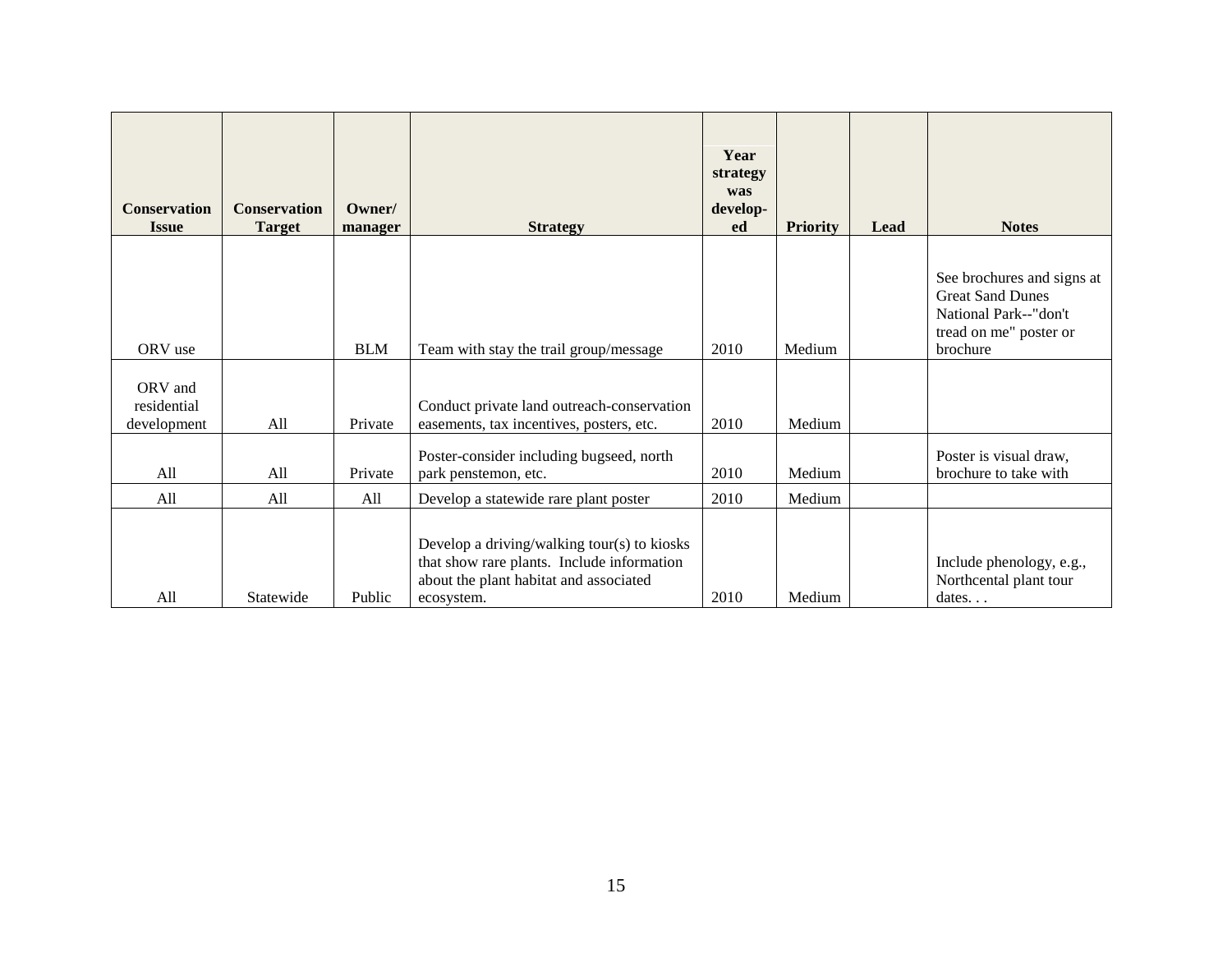| <b>Conservation</b><br><b>Issue</b> | <b>Conservation</b><br><b>Target</b> | Owner/<br>manager | <b>Strategy</b>                                                                                                                                                                     | Year<br>strategy<br>was<br>develop-<br>ed | <b>Priority</b> | Lead                                                | <b>Notes</b>                                                                                                                                                                                                                                                                                                                                                                      |
|-------------------------------------|--------------------------------------|-------------------|-------------------------------------------------------------------------------------------------------------------------------------------------------------------------------------|-------------------------------------------|-----------------|-----------------------------------------------------|-----------------------------------------------------------------------------------------------------------------------------------------------------------------------------------------------------------------------------------------------------------------------------------------------------------------------------------------------------------------------------------|
| A11                                 | All                                  | A11               | Hire a USFWS lead for North Park<br>conservation--GS9 satellite manager who<br>does conservation and outreach as a portion<br>of their job description under the refuges<br>program | 2010                                      | High            | Anne<br>will talk<br>with<br><b>USFWS</b><br>in WY. | Write position description,<br>Gina knows person who<br>reviews pds. New hire<br>would be based in<br>Laramie and travels to<br>refuges. Potential funding<br>for ecological services<br>portion could come from o<br>and g/ recovery funds. See<br>what rare plants are in<br>Albany Co. WY. Salary<br>would come from refuges<br>program and or other<br>partners, owl mt, BLM. |
| Oil and gas<br>development          | <b>BLM</b>                           | <b>BLM</b>        | Land exchange to USFWS refuge?--<br>probably would not work, developer would<br>have rights to lease                                                                                | 2010                                      | Low             |                                                     | Existing leases on BLM<br>lands can't be avoided.                                                                                                                                                                                                                                                                                                                                 |
| Oil and gas<br>development          | <b>BLM</b>                           | <b>BLM</b>        | Prevent additional BLM (Case Flat) land<br>from being leased for oil and gas<br>development by swapping land to USFWS<br>refuge                                                     | 2010                                      | Low             |                                                     | It is too late to do an<br>ACEC because the BLM<br>RMP is done                                                                                                                                                                                                                                                                                                                    |
| Oil and gas<br>development          | <b>BLM</b>                           |                   | No Surface Occupancy (NSO) stipulations<br>already exist within 200 m of listed species<br>on BLM lands                                                                             | 2010                                      |                 |                                                     |                                                                                                                                                                                                                                                                                                                                                                                   |
| Oil and gas<br>development          | <b>BLM</b>                           |                   | Write to BLM to comment on existing<br>leases                                                                                                                                       | 2010                                      |                 |                                                     |                                                                                                                                                                                                                                                                                                                                                                                   |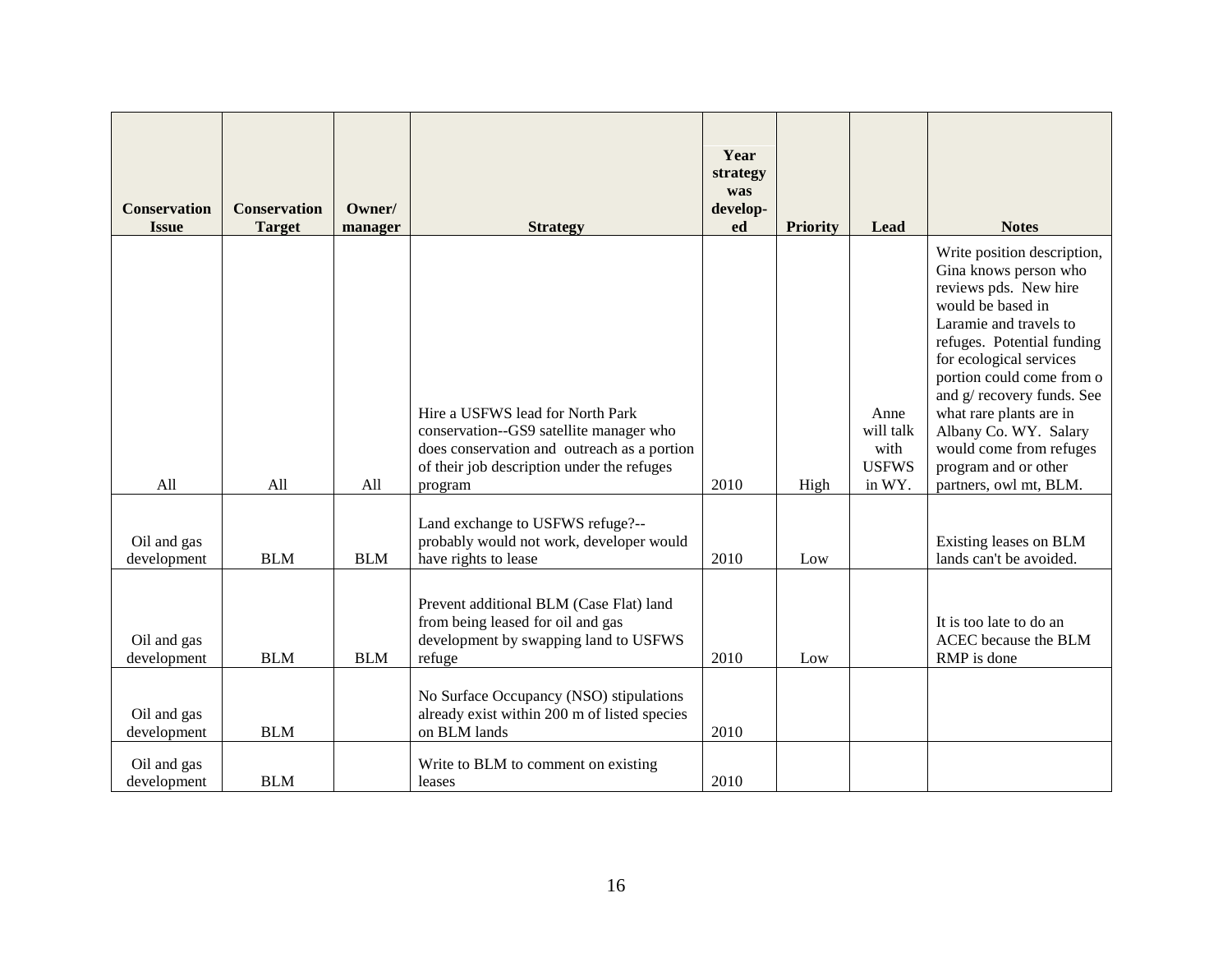| <b>Conservation</b><br><b>Issue</b>               | <b>Conservation</b><br><b>Target</b> | Owner/<br>manager | <b>Strategy</b>                                                                                             | Year<br>strategy<br>was<br>develop-<br>ed | <b>Priority</b> | Lead                              | <b>Notes</b>                                                                                                                   |
|---------------------------------------------------|--------------------------------------|-------------------|-------------------------------------------------------------------------------------------------------------|-------------------------------------------|-----------------|-----------------------------------|--------------------------------------------------------------------------------------------------------------------------------|
| Oil and gas<br>development                        | all                                  |                   | Encourage implementation of BMPs for oil<br>and gas development (Elliot et al. 2008)                        | 2010                                      | Low             |                                   |                                                                                                                                |
| All                                               | All                                  | All               | Coordinate monitoring and inventory<br>efforts                                                              | 2010                                      | High            | Gina,<br>Carol,<br>Peter,<br>Anne | Gina prefers to pay for<br>monitoring on private<br>lands and coordinate with<br>federal agencies and other<br>public efforts. |
| Climate<br>change                                 | All                                  | <b>BLM</b>        | Recommend using ACECs and RNAs for<br>research on climate change                                            | 2010                                      | Low             |                                   |                                                                                                                                |
| All                                               | All                                  | All               | Identify a coordinator for the North Park<br>Action Area.                                                   | 2008                                      | High            | <b>B.</b> Neely                   | B.Neely and S.Panjabi to<br>serve in this role in the<br>interim.                                                              |
| Incompatible<br>livestock<br>grazing              | All                                  | All               | Conduct research on impacts of cattle<br>grazing; natural history; and how to best<br>monitor the phacelia. | 2008                                      | High            | RPI/<br>Grad<br>student<br>TBD.   | Re natural history: See<br>report from Kathy Darrow<br>- 1990 study. Need to<br>prioritize what is most<br>important.          |
| Lack of<br>understanding<br>of natural<br>history | All                                  | All               | Synthesize research on the phacelia to help<br>identify/adjust management needs.                            | 2008                                      | High            | Anne                              | <b>USFWS</b> term position<br>may be able to do this in<br>Jan/Feb/March                                                       |
| Lack of<br>understanding<br>of natural<br>history | All                                  | All               | Support a graduate-level research study to<br>provide recommendations for mgmt. of the<br>population.       | 2008                                      | High            | <b>RPCI</b>                       |                                                                                                                                |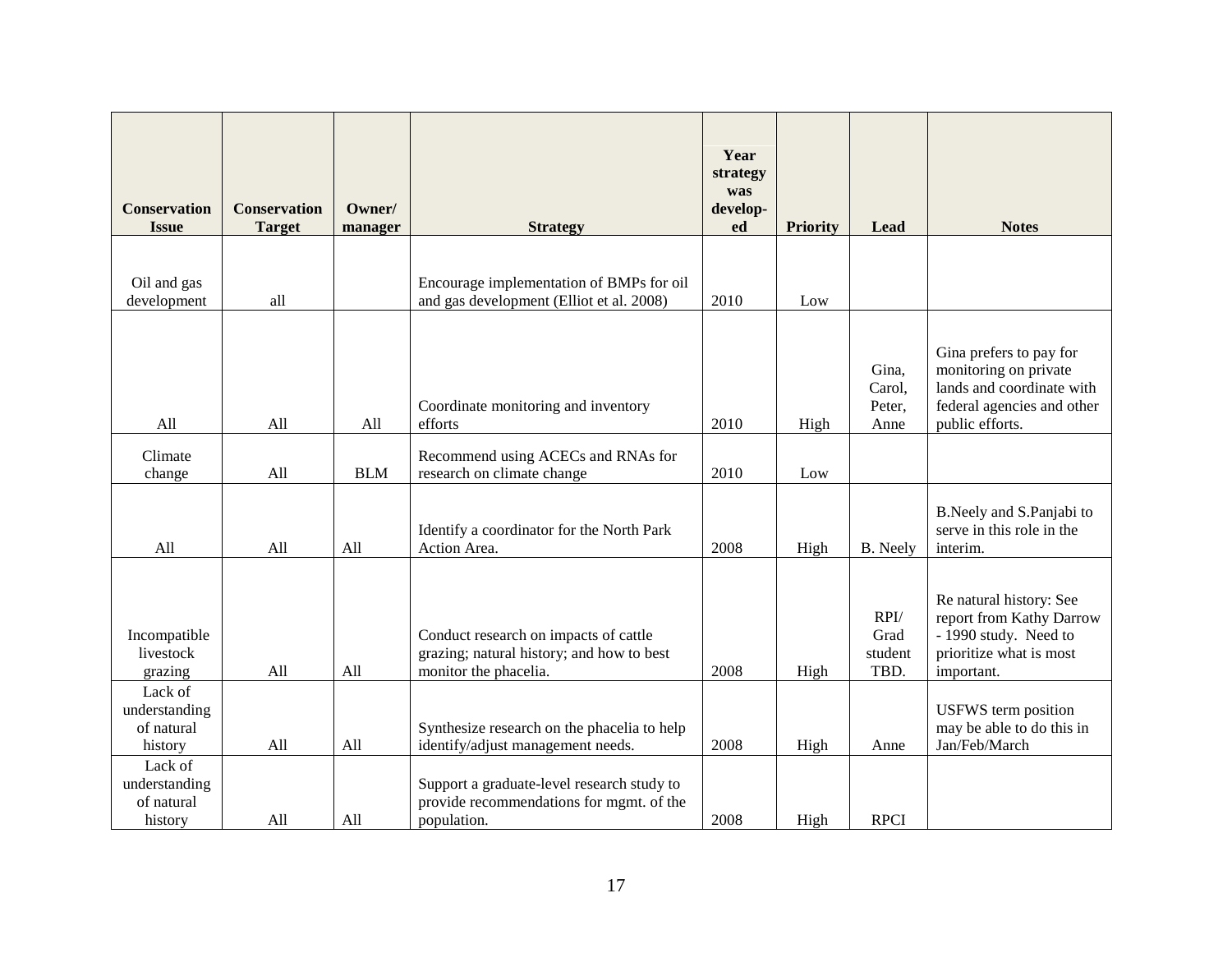| <b>Conservation</b><br><b>Issue</b>     | <b>Conservation</b><br><b>Target</b> | Owner/<br>manager  | <b>Strategy</b>                                                                                                                 | Year<br>strategy<br>was<br>develop-<br>ed | <b>Priority</b> | Lead                             | <b>Notes</b>                                                                                                    |
|-----------------------------------------|--------------------------------------|--------------------|---------------------------------------------------------------------------------------------------------------------------------|-------------------------------------------|-----------------|----------------------------------|-----------------------------------------------------------------------------------------------------------------|
|                                         | All                                  | All                | Obtain funding for research and on-the-<br>ground projects.                                                                     | 2008                                      | High            | <b>RPCI</b>                      | Fencing, grazing systems,<br>fencing systems,<br>management plans,<br>research how to help<br>expand the plant. |
| Energy<br>development                   | All                                  | All                | Investigate plans for oil and gas<br>development and work with energy<br>companies to avoid all occurrences of the<br>phacelia. | 2008                                      | High            | <b>RPCI</b>                      | Need GIS analysis of oil<br>and gas development with<br>phacelia occurrences and<br>habitat.                    |
| Climate<br>change                       | All                                  | BLM,<br><b>FWS</b> | Work together to ensure consistent<br>monitoring                                                                                | 2008                                      | High            | <b>BLM</b><br>(Megan<br>McGuire) | Consider outreaching to<br>CNAP - Brian Kurzel -<br>and Denver Botanic<br>Garden too.                           |
| Development                             | All                                  | Private            | Pursue conservation easements with willing<br>landowners to limit residential development<br>and other potential impacts.       | 2008                                      | High            | Land<br>trusts                   | Work with Colorado<br>Cattleman's.                                                                              |
| Development<br>and lack of<br>awareness | All                                  | Private            | Outreach to private landowners about the<br>plant and how they can help protect it.                                             | 2008                                      | High            | Anne                             | NRCS - Deb Heeney in<br>Walden. Deb Alpe is<br>another good contact.                                            |
| Development                             | All                                  | Private            | Assist landowners with on-the-ground<br>protections.                                                                            | 2008                                      | Med.            | Anne                             | B.Neely and S.Panjabi to<br>help too.                                                                           |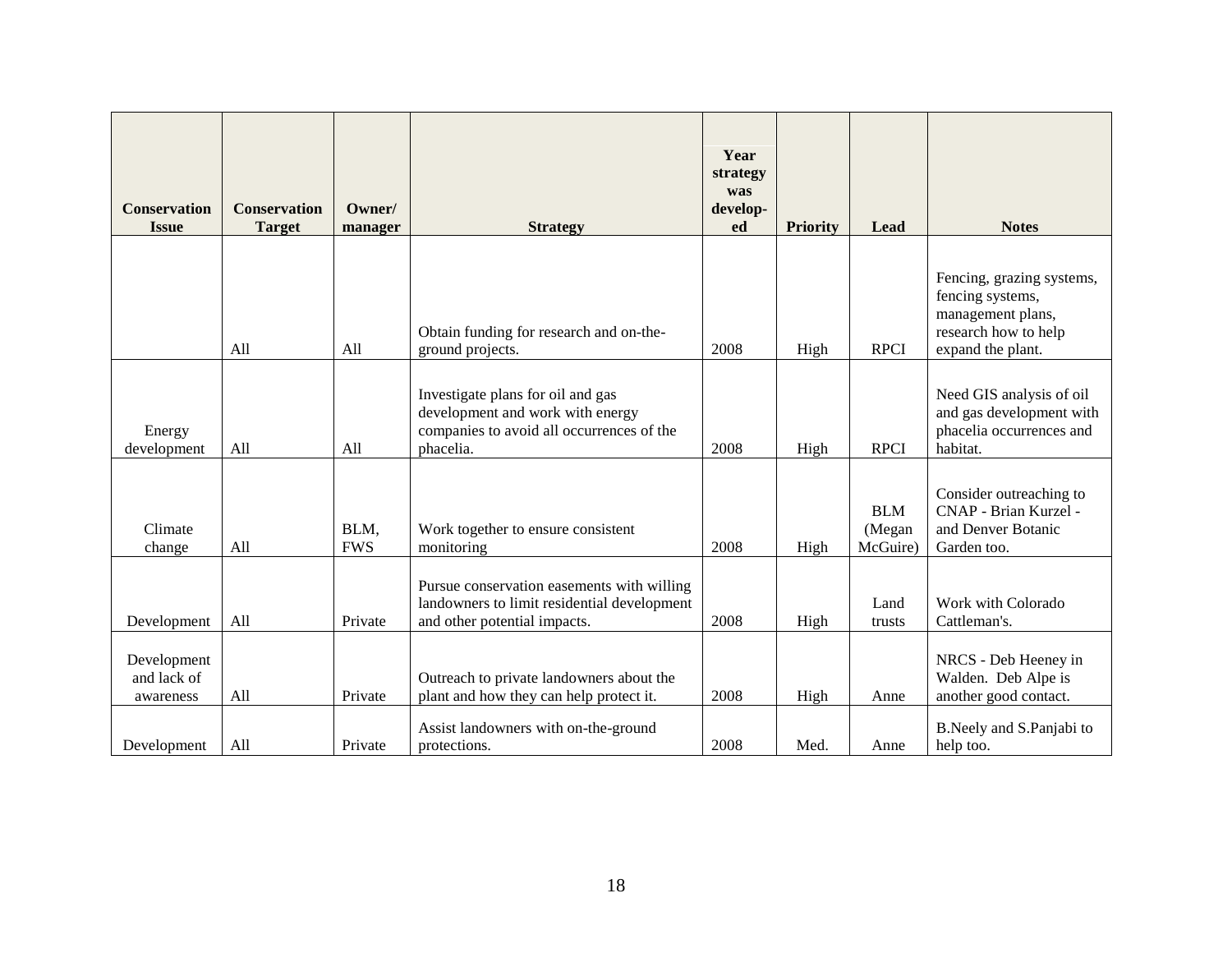### <span id="page-18-0"></span>**VII. Next Steps**

- 1. The leads for all High and Medium priority strategies work towards their implementation.
- 2. Gina Glenne and Ellen Mayo (USFWS) are working to confirm the species identification of Larimer County population with the assistance of Dr. Duane Atwood in Utah.
- 3. Organize a conference call to check in with workshop participants and other stakeholders to assess progress on implementation of strategies, update this action plan, and confirm coordinator for North Park (e.g., Lynn Rubright, Colorado Native Plant Society).
- 4. Outreach to stakeholders and partners that couldn't attend the workshops.
- 5. Research needs: Monitor plant/population response to various land uses, especially those determined to have medium and high conservation issues (e.g., ORV use). Research reproductive ecology (e.g., pollination ecology).
- 6. Compile natural history and other information on North Park phacelia from Amy Bower's report and Kathy Darrow Warren's thesis, and CNAP report on monitoring.

# <span id="page-18-1"></span>**VIII. References**

- Colorado Native Plant Society. 1997. Rare Plants of Colorado. Second ed. Helena, Montana: Falcon Press.
- Colorado Natural Heritage Program. 2011. Biodiversity Tracking and Conservation System. Colorado State University, Fort Collins, Colorado.
- Elliot, B., S. Panjabi, B. Neely, R. Rondeau, B. Kurzel, and M. Ewing. 2008. Best Management Practices: Practices Developed to Reduce the Impacts of Oil and Gas Development Activities to Plants of Concern. Unpublished report on file at The Nature Conservancy, Boulder, Colorado. 10 pp.
- Elzinga, C. L., D. W. Salzer, and J. W. Willoughby. 1998. Measuring and Monitoring Plant Populations. BLM Technical Reference 1730-1.
- McGuire, Megan. 2010. Personal communication with Bureau of Land Management Botanist/Ecologist.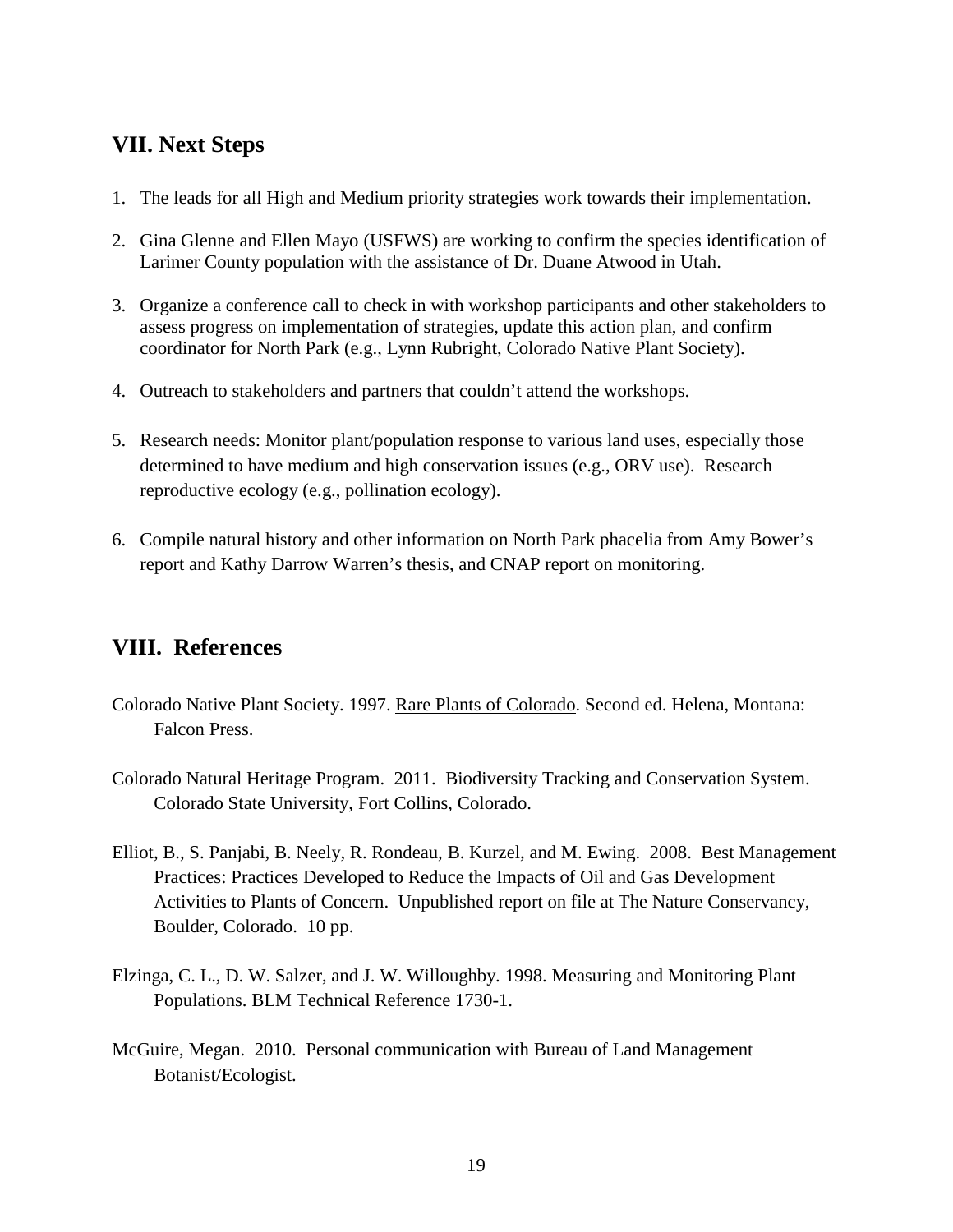- Neely, B., S. Panjabi, E. Lane, P. Lewis, C. Dawson, A. Kratz, B. Kurzel, T. Hogan, J. Handwerk, S. Krishnan, J. Neale, and N. Ripley. 2009. Colorado Rare Plant Conservation Strategy. Developed by the Colorado Rare Plant Conservation Initiative. The Nature Conservancy, Boulder, Colorado. 117 pages.
- Ray, A., J. Barsugli, K. Averyt et al. 2008. Climate Change in Colorado" A Synthesis to Support Water Resources Management and Adaptation. Report by the Western Water Assessment for the Colorado Water Conservation Board. 55 pages.
- Spackman, S., B. Jennings, J., C. Dawson, M. Minton, A. Kratz, and C. Spurrier. 1997. Colorado Rare Plant Field Guide. Prepared for the Bureau of Land Management, the U.S. Forest Service and the U.S. Fish and Wildlife Service by the Colorado Natural Heritage Program.
- US Fish and Wildlife Service. 2010. *Phacelia formosula* (North Park Phacelia) 5-Year Review: Summary and Evaluation. USFWS Western Field Office, Grand Junction. Draft.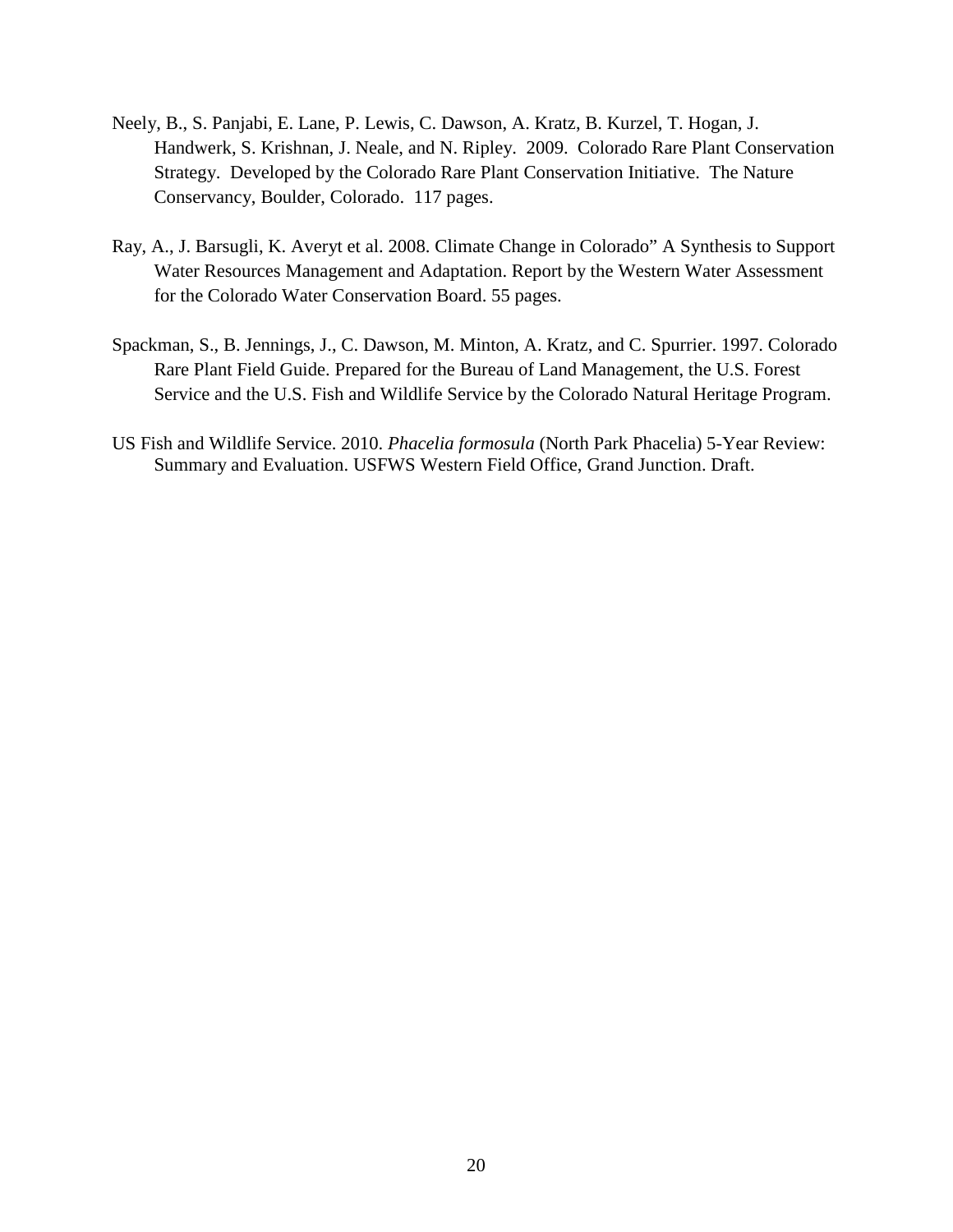# <span id="page-20-0"></span>**Attachment 1. Additional key species and plant communities in the North Park area**

Although the focus of the workshop was on the globally imperiled plant, North Park phacelia, other key species and plant communities are known from the North Park area as shown in the table below (Colorado Natural Heritage Program 2011, http://www.cnhp.colostate.edu/). Specifically, the table identifies rare species and rare and/or high quality examples of plant communities in the North Park area. These and other biodiversity values should be considered with more detailed planning efforts for this area.

| <b>Scientific name</b>                                                                                | <b>Common name</b>                              | <b>G</b> rank  | S rank                             | Major group            |
|-------------------------------------------------------------------------------------------------------|-------------------------------------------------|----------------|------------------------------------|------------------------|
|                                                                                                       | <b>Boreal Toad (Southern</b>                    |                |                                    |                        |
|                                                                                                       | Rocky Mountain                                  |                |                                    |                        |
| <b>Bufo</b> boreas                                                                                    | Population)                                     | G4T1Q          | S <sub>1</sub>                     | Amphibians             |
| Rana sylvatica                                                                                        | Wood Frog                                       | G <sub>5</sub> | S <sub>3</sub>                     | Amphibians             |
| Haliaeetus leucocephalus                                                                              | <b>Bald Eagle</b>                               | G <sub>5</sub> | S1B,S3N                            | <b>Birds</b>           |
| Numenius americanus                                                                                   | Long-billed Curlew                              | G <sub>5</sub> | S <sub>2</sub> B                   | <b>Birds</b>           |
| Pelecanus erythrorhynchos                                                                             | American White Pelican                          | G <sub>3</sub> | S <sub>1</sub> B                   | <b>Birds</b>           |
| Plegadis chihi                                                                                        | White-faced Ibis                                | G <sub>5</sub> | S2B                                | <b>Birds</b>           |
| Sterna forsteri                                                                                       | Forster's Tern                                  | G <sub>5</sub> | S <sub>2</sub> B, S <sub>4</sub> N | <b>Birds</b>           |
| Oncorhynchus clarkii stomias                                                                          | Greenback Cutthroat<br>Trout                    | G4T2T3         | S <sub>2</sub>                     | Fish                   |
| Hyles gallii                                                                                          | Galium Sphinx Moth                              | G <sub>5</sub> | S3?                                | Insects                |
| Alnus incana / Mesic Forbs<br>Shrubland                                                               | Thinleaf Alder/Mesic<br>Forb Riparian Shrubland | G <sub>3</sub> | S <sub>3</sub>                     | Natural<br>Communities |
| Artemisia nova / Hesperostipa<br>comata Shrubland                                                     | Western Slope Sagebrush<br>Shrublands           | G3?            | S2?                                | Natural<br>Communities |
| Artemisia tridentata ssp. vaseyana /<br>Festuca idahoensis Shrub<br>Herbaceous Vegetation             | Western Slope Sagebrush<br>Shrublands           | G <sub>5</sub> | S3S4                               | Natural<br>Communities |
| Artemisia tridentata ssp. vaseyana /<br>Pascopyrum smithii Shrubland                                  | Sagebrush Bottomland<br>Shrublands              | G3?            | S1S2                               | Natural<br>Communities |
| Artemisia tridentata ssp. vaseyana /<br>Pseudoroegneria spicata Shrubland                             | Western Slope Sagebrush<br>Shrublands           | G <sub>5</sub> | S <sub>2</sub>                     | Natural<br>Communities |
| Artemisia tridentata ssp.<br>wyomingensis / Pseudoroegneria<br>spicata Shrub Herbaceous<br>Vegetation | Xeric Sagebrush<br>Shrublands                   | G <sub>4</sub> | S3?                                | Natural<br>Communities |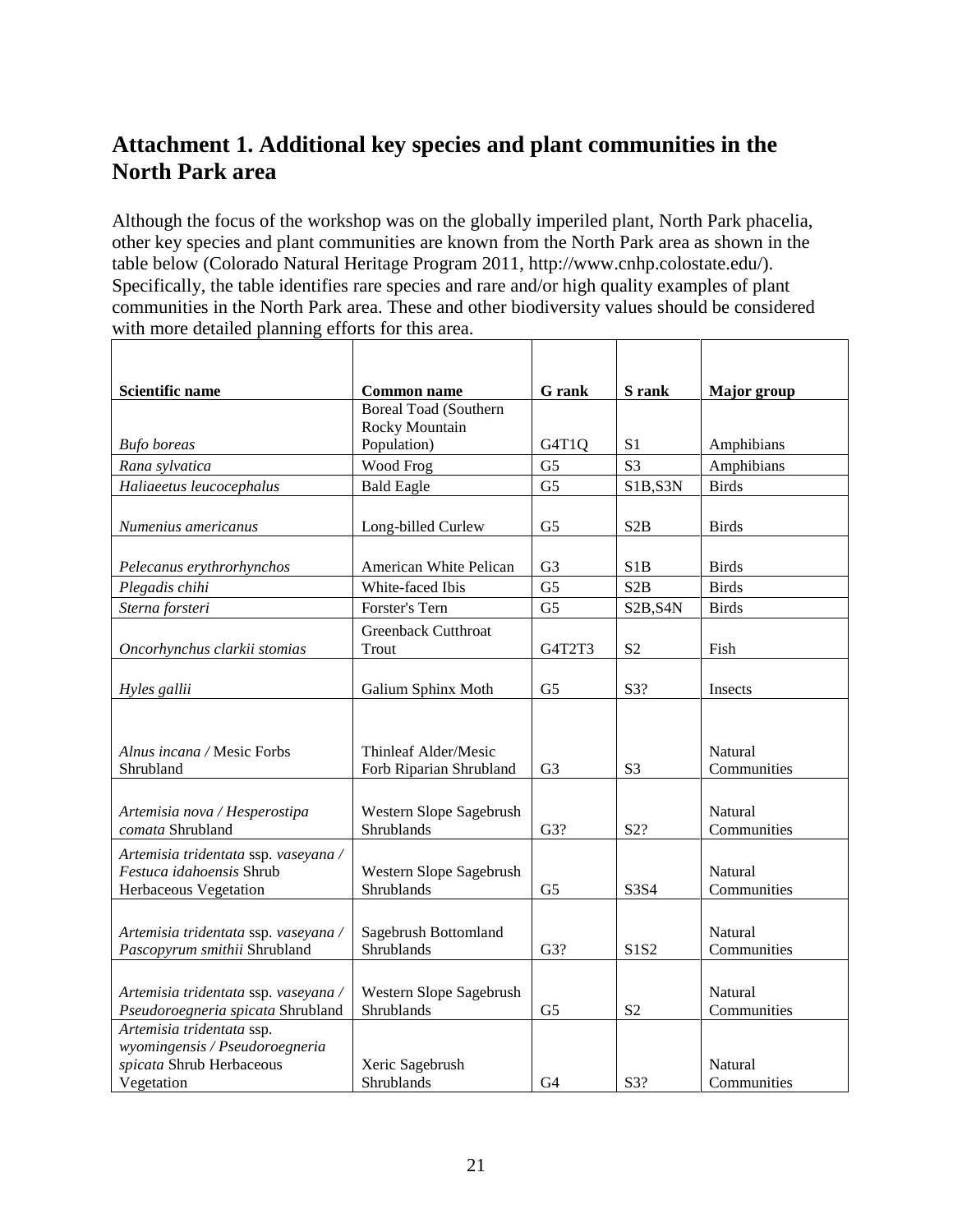| Scientific name                                              | <b>Common name</b>                            | <b>G</b> rank                 | S rank                        | <b>Major</b> group     |
|--------------------------------------------------------------|-----------------------------------------------|-------------------------------|-------------------------------|------------------------|
| Eleocharis quinqueflora -                                    |                                               |                               |                               |                        |
| Triglochin ssp. Herbaceous<br>vegetation                     | Alkaline Spring Wetland                       | GU                            | S <sub>2</sub>                | Natural<br>Communities |
| Pinus contorta / Vaccinium                                   | Seral Lodgepole Pine                          |                               |                               | Natural                |
| scoparium Forest                                             | Forests                                       | G <sub>5</sub>                | S <sub>4</sub>                | Communities            |
| Populus tremuloides / Alnus incana                           |                                               |                               |                               | Natural                |
| Forest                                                       | <b>Montane Riparian Forests</b>               | G <sub>3</sub>                | S <sub>3</sub>                | Communities            |
| Pseudoroegneria spicata - Poa                                |                                               |                               |                               | Natural                |
| secunda Herbaceous Vegetation                                | <b>Montane Grasslands</b>                     | G4?                           | S <sub>1</sub>                | Communities            |
| Salix drummondiana / Carex                                   |                                               |                               |                               | Natural                |
| aquatilis Shrubland                                          | Drummond<br>Willow/Aquatic Sedge              | G2G3                          | S <sub>2</sub>                | Communities            |
| Salix geyeriana - Salix monticola /                          |                                               |                               |                               |                        |
| Calamagrostis canadensis                                     |                                               |                               |                               | Natural                |
| Shrubland                                                    | <b>Montane Willow Carrs</b>                   | G <sub>3</sub>                | S <sub>3</sub>                | Communities            |
|                                                              |                                               |                               |                               |                        |
|                                                              | Geyer's Willow-Rocky<br>Mountain Willow/Mesic |                               |                               | <b>Natural</b>         |
| Salix geyeriana - Salix monticola /<br>Mesic Forbs Shrubland | Forb                                          | G <sub>3</sub>                | S <sub>3</sub>                | Communities            |
| Salix monticola / Calamagrostis                              |                                               |                               |                               | Natural                |
| canadensis Shrubland                                         | Montane Willow Carr                           | G <sub>3</sub>                | S <sub>3</sub>                | Communities            |
| Salix monticola / Mesic Forbs                                | Montane Riparian                              |                               |                               | Natural                |
| Shrubland                                                    | <b>Willow Carr</b>                            | G <sub>4</sub>                | S <sub>3</sub>                | Communities            |
| Schoenoplectus acutus - Typha                                |                                               |                               |                               |                        |
| latifolia - (Schoenoplectus<br>tabernaemontani) Sandhills    |                                               |                               |                               | Natural                |
| Herbaceous Vegetation                                        | <b>Great Plains Marsh</b>                     | G <sub>4</sub>                | S <sub>2</sub> S <sub>3</sub> | Communities            |
| Schoenoplectus maritimus                                     | <b>Emergent Wetland</b>                       |                               |                               | Natural                |
| Herbaceous Vegetation                                        | (Marsh)                                       | G <sub>4</sub>                | S <sub>2</sub>                | Communities            |
| Allium schoenoprasum var.                                    |                                               |                               |                               |                        |
| sibiricum                                                    | wild chives                                   | G5T5                          | S <sub>1</sub>                | <b>Vascular Plants</b> |
| Corispermum navicula                                         | a bugseed                                     | G1?                           | S <sub>1</sub>                | <b>Vascular Plants</b> |
| Eriogonum exilifolium                                        | dropleaf buckwheat                            | G <sub>3</sub>                | S <sub>2</sub>                | <b>Vascular Plants</b> |
| Ipomopsis aggregata ssp. weberi                              | rabbit ears gilia                             | G5T <sub>2</sub>              | S <sub>2</sub>                | <b>Vascular Plants</b> |
| Lewisia rediviva                                             | bitterroot                                    | G5                            | S <sub>2</sub>                | <b>Vascular Plants</b> |
|                                                              |                                               |                               |                               |                        |
| Oonopsis wardii                                              | Ward's golden-weed                            | G <sub>3</sub>                | S <sub>1</sub>                | <b>Vascular Plants</b> |
|                                                              |                                               |                               |                               |                        |
| Packera debilis                                              | Rocky Mountain ragwort                        | G <sub>4</sub>                | S1                            | Vascular Plants        |
| Penstemon laricifolius ssp.                                  |                                               |                               |                               |                        |
| exilifolius                                                  | larch-leaf beardtongue                        | G4T3Q                         | S <sub>2</sub>                | Vascular Plants        |
| Penstemon radicosus                                          |                                               | G <sub>5</sub>                | S <sub>1</sub>                |                        |
|                                                              | matroot penstemon                             |                               |                               | Vascular Plants        |
| Sisyrinchium pallidum                                        | pale blue-eyed grass                          | G <sub>2</sub> G <sub>3</sub> | S <sub>2</sub>                | Vascular Plants        |